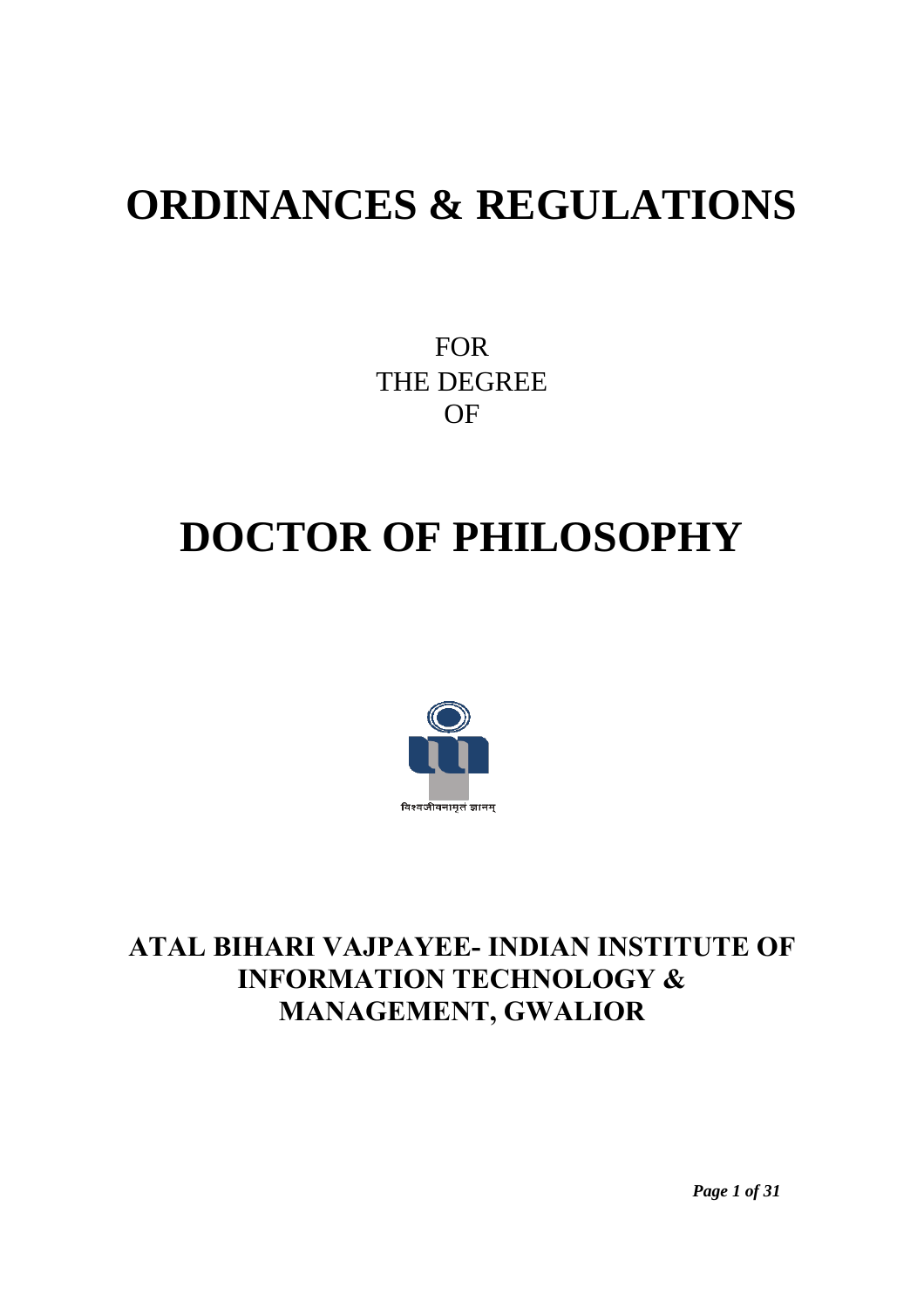# **CONTENTS**

| Number | <b>Title</b>                                                                                                          |                 |
|--------|-----------------------------------------------------------------------------------------------------------------------|-----------------|
|        | <b>Section-A (Preamble/Definitions/Ordinances)</b>                                                                    |                 |
|        | Preamble                                                                                                              | $\mathfrak{Z}$  |
|        | Definitions/Ordinances                                                                                                | $\overline{4}$  |
|        | Section $- B$ (Regulations)                                                                                           |                 |
| R.1    | Classifications                                                                                                       | 8               |
| R.2    | Admission Eligibility                                                                                                 | 10              |
| R.3    | Reservation/Relaxation                                                                                                | 11              |
| R.4    | Selection Procedure                                                                                                   | 11              |
| R.5    | Registration                                                                                                          | 12              |
| R.6    | Thesis Supervisor(s)                                                                                                  | 12              |
| R.7    | Course credit/CGPA requirements and registration for courses                                                          | 13              |
| R.8    | Courses and credits                                                                                                   | 14              |
| R.9    | Comprehensive Examination                                                                                             | 14              |
| R.10   | Eligibility for the Candidacy for the Degree                                                                          | 15              |
| R.11   | Performance Monitoring                                                                                                | 15              |
| R.12   | Seminar and Synopsis                                                                                                  | 16              |
| R 13   | Panel of Examiners                                                                                                    | 17              |
| R.14   | Board of Examiner                                                                                                     | 17              |
| R.15   | Thesis Submission                                                                                                     | 18              |
| R.16   | Thesis Evaluation                                                                                                     | 18              |
| R.17   | Resubmission                                                                                                          | 20              |
| R.18   | Viva-Voce Examination                                                                                                 | 21              |
| R.19   | Award of Ph.D. Degree                                                                                                 | 21              |
| R.20   | Leave and Attendance                                                                                                  | 22              |
| R.21   | Withdrawal from Semester/Courses                                                                                      | 23              |
| R.22   | Cancellation of Registration                                                                                          | 24              |
| R.23   | Supervision of Ph.D. students of other Institutes/Universities                                                        | 24              |
| R.24   | General                                                                                                               | 25              |
| R.25   | Interpretation                                                                                                        | 26              |
|        | Annexure -1: Requirements with respect to degree/disciplines for admission to Ph.D.<br>Programme (subject to R.2)     | 27              |
|        | Annexure-2: Application for the courses to be completed and request for constitution of Student<br>Research Committee | 28              |
|        | Annexure-3: Thesis cover page contents format                                                                         | 30 <sup>°</sup> |
|        | <b>Annexure-4 Candidate's Declaration</b>                                                                             | 31              |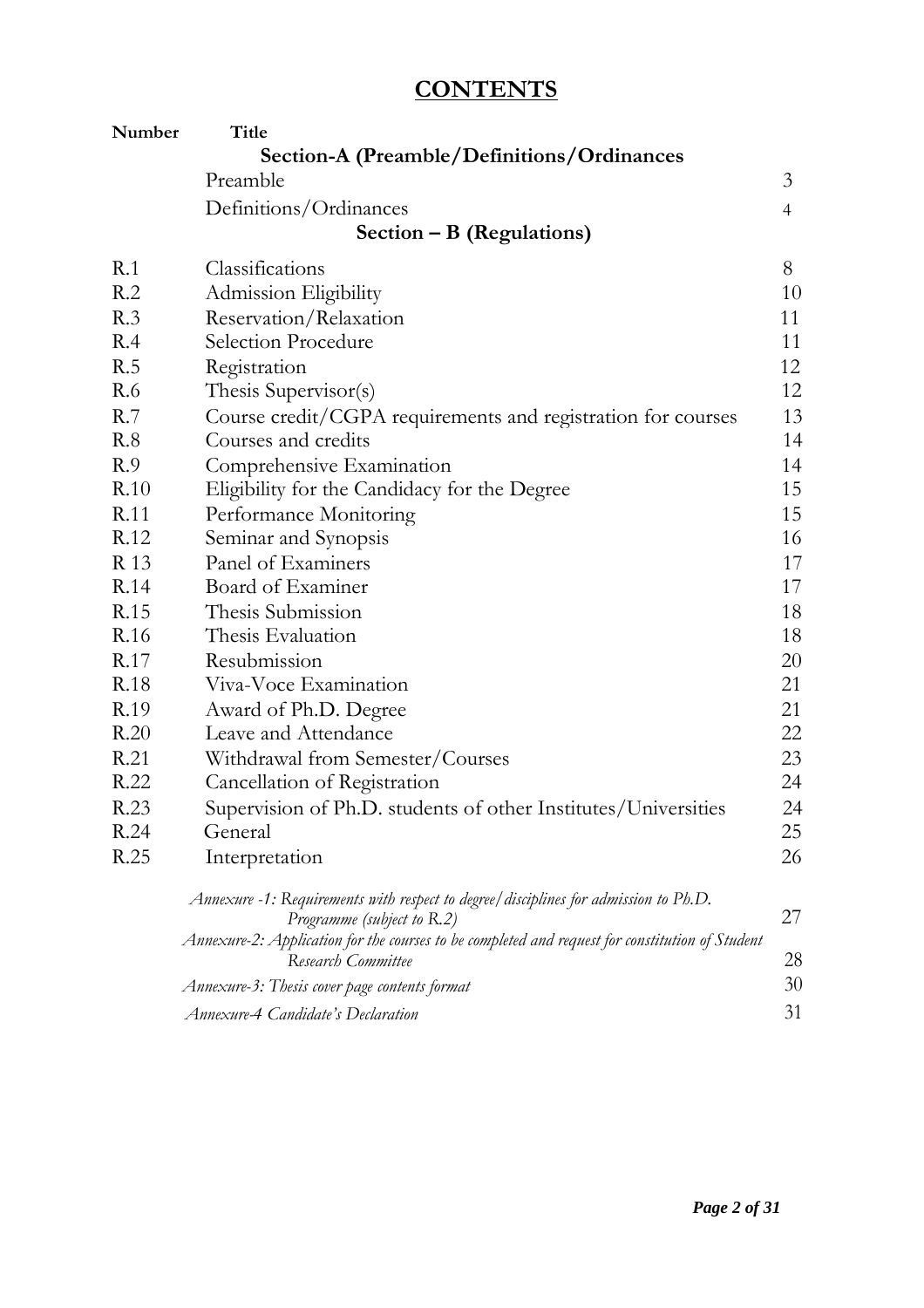# **ORDINANCES & REGULATIONS FOR THE DEGREE OF DOCTOR OF PHILOSOPHY**

#### **PREAMBLE**

Atal Bihari Vajpayee - Indian Institute of Information Technology & Management Gwalior (ABV -IIITM Gwalior) offers postgraduate programmes leading to the award of Ph.D. degree through its Department / Centre. The award of Ph.D. degree is in recognition of high academic achievements, independent research and application of knowledge to the solution of technical and scientific problems in Information Technology and Management; creative and productive inquiry is the basic concept underlying the research work.

The academic programme leading to the Ph.D. degree is broad – based and involves a minimum course credit requirement and a research thesis. The institute also encourages interdisciplinary areas through a system of Co-supervision and provides excellent opportunities for such programs. The institute undertakes sponsored research and development projects from industrial and other organizations in the public as well as private sector.

The degree of Doctor of Philosophy shall be abbreviated as Ph.D. The degree of Doctor of Philosophy is granted for research work in areas recognized by the academic Department / Centre of the institute subject to the conditions and regulations contained hereinafter.

The research work shall be an original work characterized either by the discovery of facts, or by a fresh approach towards the interpretation and application of facts, or development of equipment making a distinct advancement in instrument technology. It shall evince the candidate's capacity for critical examination and sound judgment and shall represent original contribution to the existing knowledge.

The degree of Doctor of Philosophy (Ph.D.) of the Atal Bihari Vajpayee - Indian Institute of Information Technology & Management Gwalior shall be conferred on a candidate who fulfils all the requirements specified in these Ordinances and Regulations.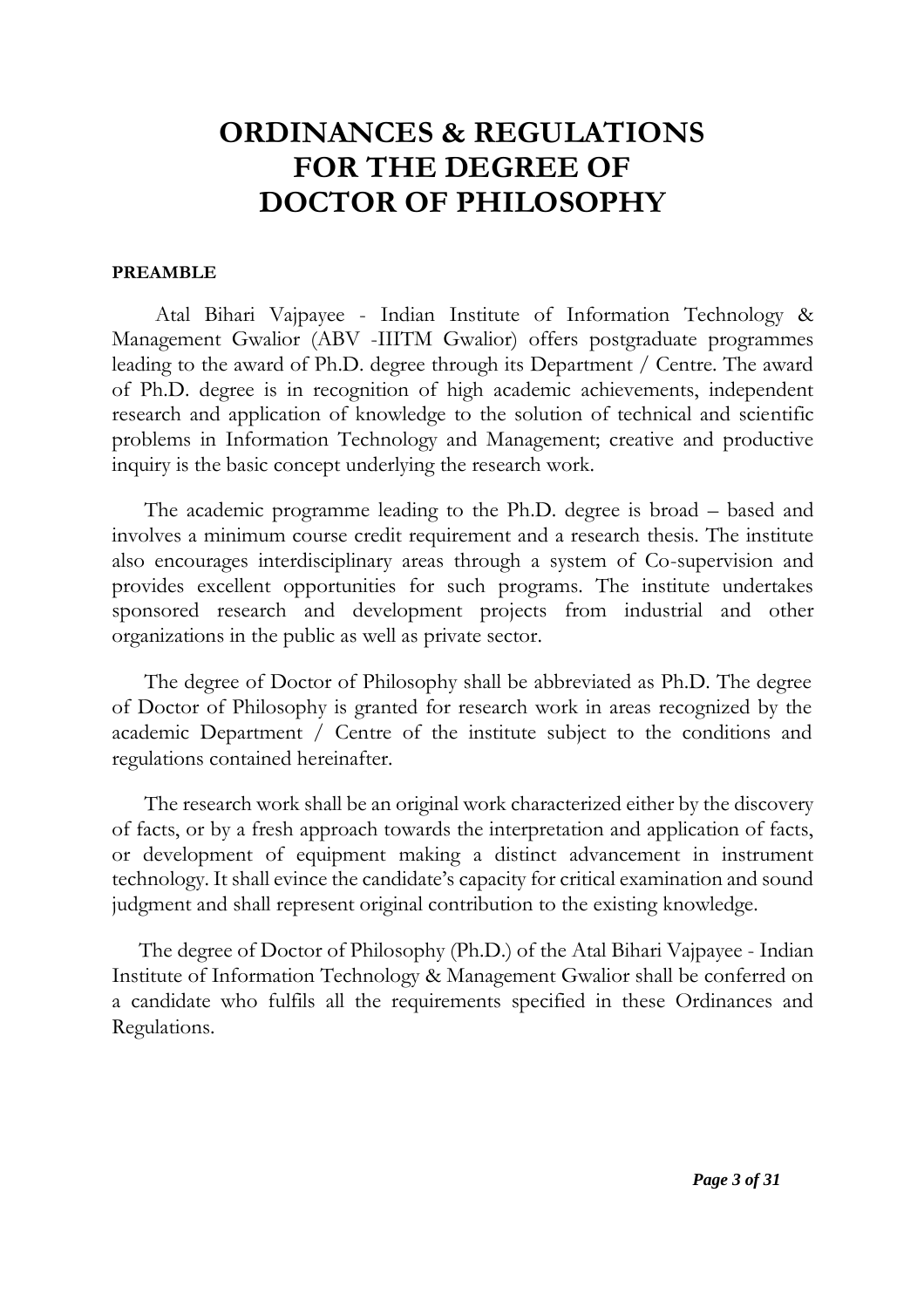# **ORDINANCES FOR THE DEGREE OF DOCTOR OF PHILOSOPHY**

### **1. Definitions**

- **(i) "DRC"** shall mean Research Committee of the Department / Centre,which shall consist of senior faculty members of the Department / Centre.
- **(ii) "Applicant"** shall mean an individual who applies for admission to thePh.D. programme of the Atal Bihari Vajpayee - Indian Institute of Information Technology & Management Gwalior on a prescribed Application Form.
- **(iii) "Candidate"** shall mean a person registered for the Ph.D. Degree andwho has successfully completed the course requirement, the comprehensive examination and has submitted an approved research plan as per **R.9** of the Regulations.
- **(iv) "Caretaker Supervisor"** shall mean a member of the academic staffappointed to look after the candidate's research interests in the absence of the Supervisor and after the submission of the thesis.
- **(v) "Co-supervisor"** shall mean an additional supervisor approved by thePG Board on the recommendation of Department / Centre to help in the accomplishment of the research work of the student/candidate, as per **R.6** of the Regulations.
- **(vi) "Course Advisor"** shall mean a faculty member nominated by theDepartment / Centre to chalk-out the programme of study of a student registered for the Ph.D. and to advise him/her on the courses to be taken by him/her. If a supervisor (s) has already been appointed, he/she shall be the Courses Advisor for that student.
- **(vii) "Course work"** shall mean courses of study prescribed in theDepartment / Centre through the course Advisor to be undertaken by a student registered for the Ph.D. Degree.
- **(viii) "Dean (Research)"** shall mean the Dean, Research of the Institute.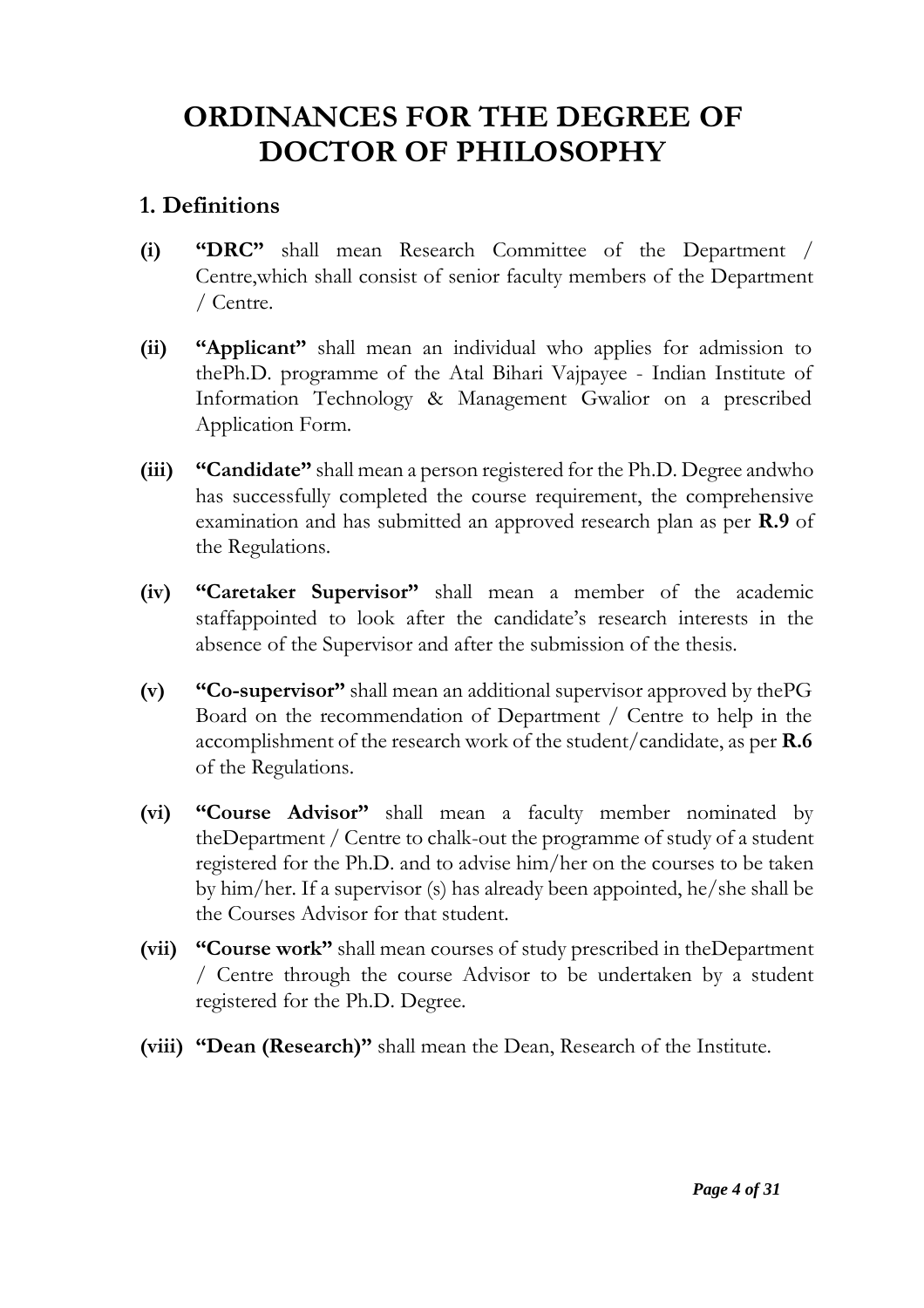- **(ix) "Degree"** shall mean the Degree of Doctor of Philosophy (Ph.D.) ofthe Atal Bihari Vajpayee - Indian Institute of Information Technology and Management, Gwalior.
- **(x) "Educational Institution"** shall mean those colleges which offerBachelor's Degree or higher.
- **(xi) "Full-time Research Student/Candidate"** shall mean a personregistered for the Ph.D. Degree devoting full time for completing the degree requirements.
- **(xii) "Institute"** shall mean the Atal Bihari Vajpayee Indian Institute ofInformation Technology and Management, Gwalior.
- **(xiii) "Institute Research Board"** shall mean the Institute Research Board ofthe Atal Bihari Vajpyee - Indian Institute of Information Technology and Management, Gwalior.
- **(xiv) "Institute Research Student/Candidate"** shall mean a personregistered for the Institute Ph.D. Degree.
- **(xv) "Minimum Registration Period"** shall mean the minimum period forwhich a candidate must be registered, including the time spent as student before becoming a candidate, prior to submission of the thesis.
- **(xvi) "ODC"** shall mean Oral Defense Committee.
- **(xvii) "Part time Research Student/Candidate"** a person who is registeredfor the Ph.D. degree and will devote part of his/her time towards this pursuit.
- **(xviii)"Registration Period"** shall mean the length of time span commencingwith the date of initial registration at the institute on full-time basis.
- **(xix) "Residency"** shall mean the minimum period for which a student /candidate must attend the institute on full-time basis.
- **(xx) "SRC"** shall mean Student Research Committee.
- **(xxi) "Sponsored Research Student/Candidate"** shall mean a full timeresearch student/candidate except that he/she receives complete financial support from the sponsoring organization/his (her) employer.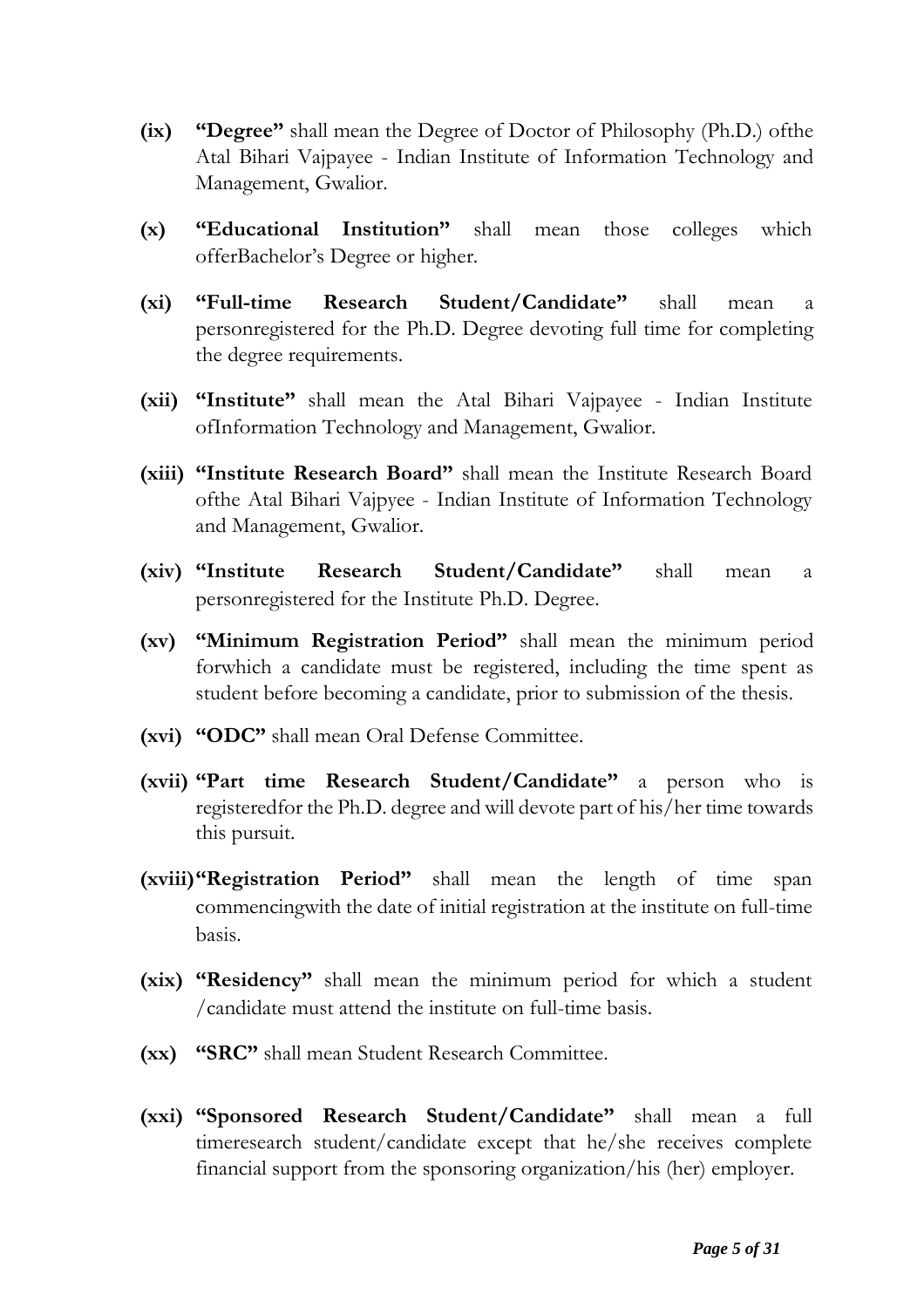- **(xxii) "Student"** shall mean a person registered for the Ph.D. degree prior tobecoming a candidate.
- **(xxiii) "Supervisor"** shall mean a member of the academic staff of the Instituteapproved by DRC to supervise the research /academic work of the student/candidate.
- **Note: '**He' & 'His' imply 'he'/ 'she' and 'his'/ 'her' respectively
- **2.** The minimum entry qualification for admission to the Ph.D. programme shall be :

A Master's degree in Engineering/ Technology/ MBA (with engineering background) / Applied Sciences (Physics, Mathematics, Electronics, Industrial Mathematics) or any other equivalent qualification recognized by the Institute, with a minimum of 65% marks or CGPA of 7.00 on a 10 point scale in qualifying degree. Rank holders in an engineering degree examination conducted by a university or degree awarding institutions with an aptitude for research may also be considered. Such students must have high ranking valid score in GATE/NET/ National Level fellowship examinations such as CAT / JMET or equivalent national level examination.

- **3.** A candidate registered for the Ph.D. programme shall be required to satisfy a minimum Registration period requirement, as laid down in the Regulations **(R.5).**
- **4.** A student/candidate shall be required to earn prescribed minimum credits through courses and carry out his research work at the Institute, under the guidance of approved supervisor(s). In special circumstances, a full-time student/candidate may be permitted by the Institute Research Board (IRB) on the recommendations of DRC to carry out his research outside the Institute.
- **5.** A candidate will be required to complete all the requirements for the award of the degree within a period specified in the regulations.
- **6.** The date of initial registration shall normally be the date on which the student formally registers for the first time in the beginning of a Semester for the Ph.D. programme, which shall also be the date of his joining the programme for all the intents and purposes.
- **7.** For a student to become a candidate for the degree, he shall have to satisfy the requirements as laid down in the Regulations and be accepted by the SRC.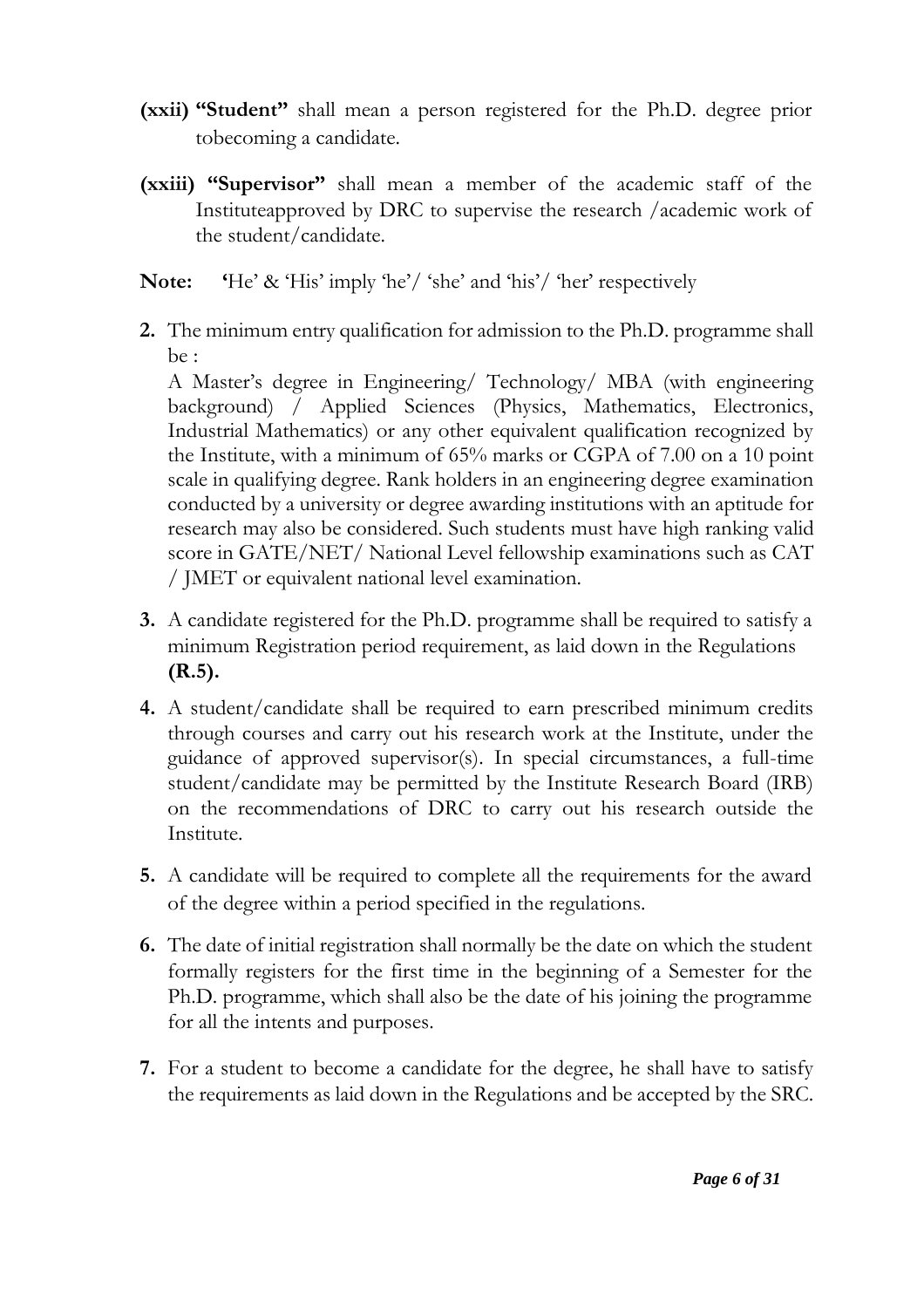- **8.** However, for the purpose of minimum residential requirement in the case of change of status from full-time to part time, the time spent as full time will be taken into account.
- **9.** If a student/candidate withdraws from Ph.D. programme or his registration is terminated, his student/candidate status ceases. If such a candidate is readmitted, he may be given weightage of the credits acquired during the previous registration on the recommendation of DRC except in the case of termination on disciplinary grounds.
- **10.** The award of the Ph.D. Degree to an eligible candidate shall be made in accordance with the Regulations of the Institute.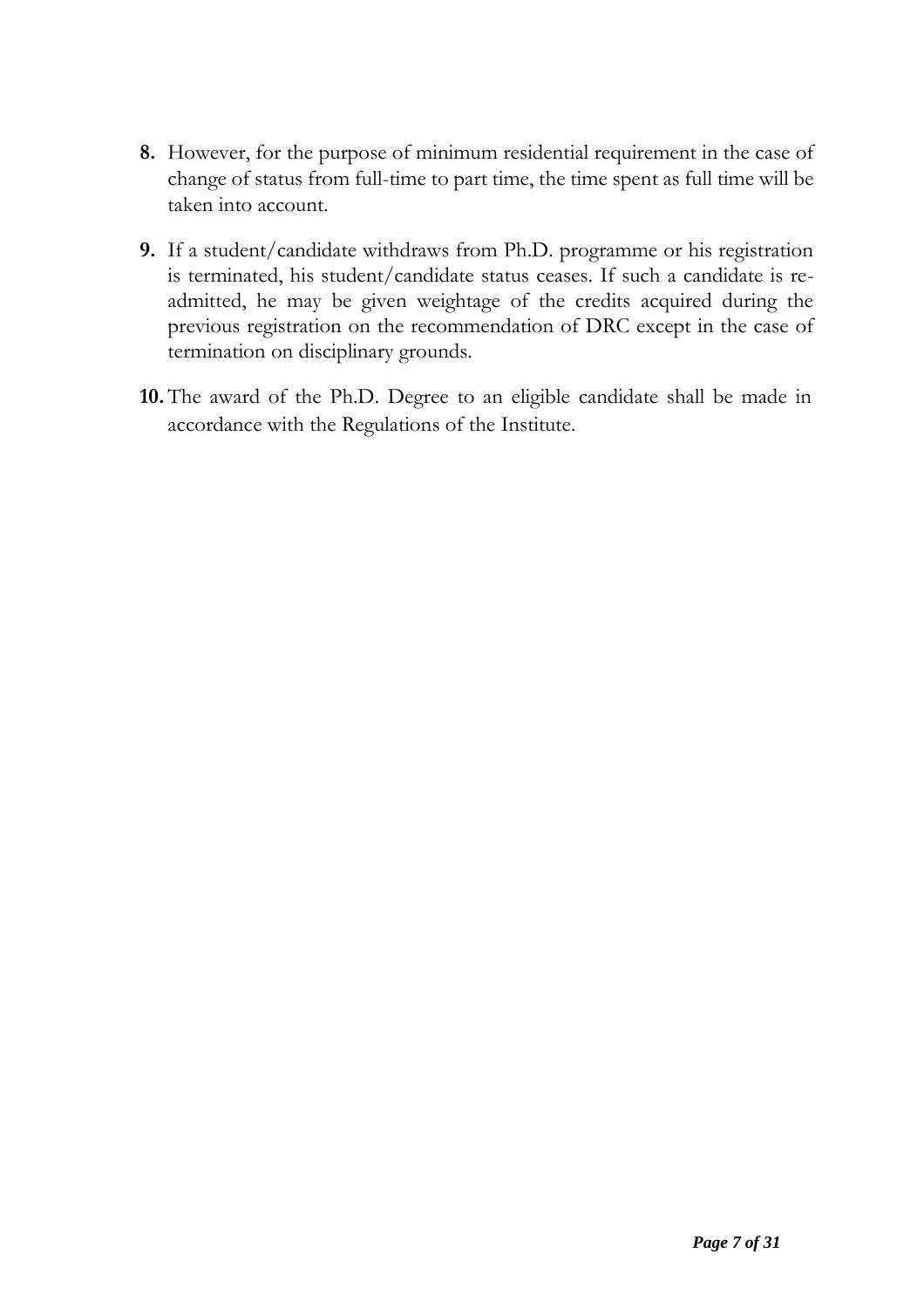# **REGULATIONS FOR THE DEGREE OF DOCTOR OF PHILOSOPHY**

The following Regulations shall apply to all categories of students/candidates pursuing courses of study and research leading to the Ph.D. degree:

# **R. 1 CLASSIFICATIONS**

1. Students enrolled to the Ph.D. program shall be categorized under any one of the following categories which will be decided and recommended by SRC/DRC.

### **(I) Full-time Research Student/Candidate:**

### **(a) Institute Research Student/Candidate**

Institute Research Student / Candidate getting institutional Fellowship.

### **(b) Govt. / Semi Govt. Fellowship Awardee (QIP, CSIR, DST, etc.)**

These research scholars receive their fellowship and contingency grants from supporting organizations such as Council for Scientific and Industrial Research (CSIR), University Grants Commission (UGC), Quality Improvement Program (QIP), DRDO; AICTE and other similar organizations.

#### **(c) Sponsored Students/Candidates**

**(i)** An employee of a Public Sector Undertaking, a Government Department / Centre, Defence organization, a Research & Development Organization, or a private industry (approved by the concerned faculty/Institute Research Board) or an Educational Institution, sponsored by his/her employee with their normal salary and allowances and are relieved for the period of not less than three years for pursuing Ph.D. programme. In case, the sponsorship is withdrawn, the candidate can continue his Ph.D., provided he/she has passed the comprehensive examination. Such candidate should have working experience of at least two years in the relevant field.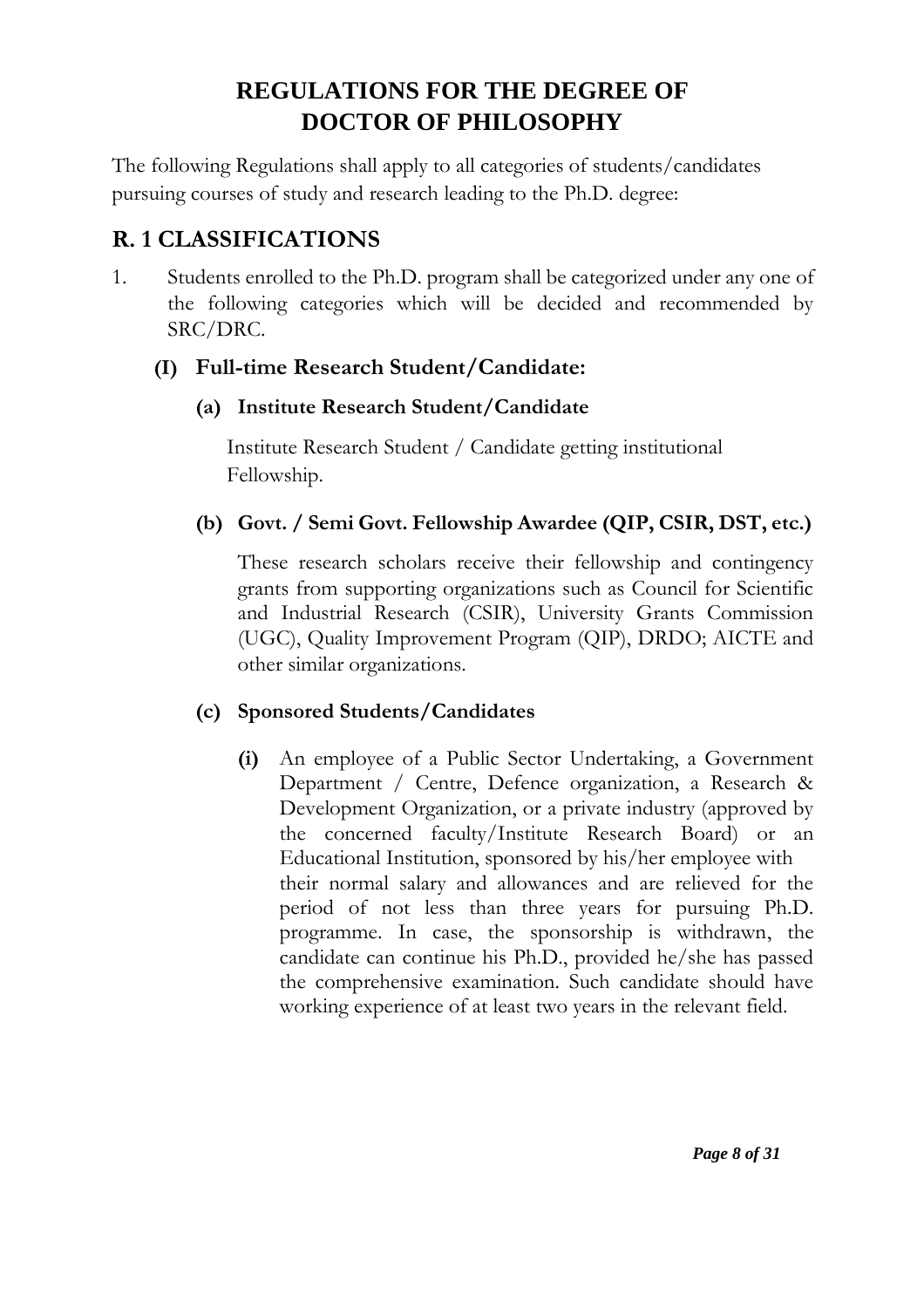#### **(ii) Sponsored from Industries under bilateral agreement**

Employees of industry / organization which has bilateral agreement with the institute.

#### **(d) Self-financed (Indian/Foreign)/Study Leave/College Teacher**

- **- Indian**: This category refers to persons with experience and withgood track record to join the doctoral programme.
- **- Foreign**: These students are admitted through Embassy of therespective Govt. after getting approval from the Ministry of External Affairs and no objection certificate from the Ministry of Human Resources Development, Department / Centre of Education, Govt. of India or admitted under an MOU with ABV-IIITM,Gwalior.
- **- Casual**: External candidate who wishes to avail researchfacilities at ABV-IIITM, Gwalior, will register as casual student for a period not exceeding six months.

#### **(II) Part-time Research Student/Candidate:**

#### **(a) Institute Faculty/Staff**

This category refers to persons who are permanent employees of the institute.

#### **(b) Project Staff**

This category refers to persons who are working on various Projects undertaken by the institute where Ph.D. registration is not a requirement but are admitted to Ph.D. programme.

#### **(c) External Candidates (Sponsored)**

This category refers to the persons who are working in other organizations recognized by ABV-IIITM, Gwalior for research purposes.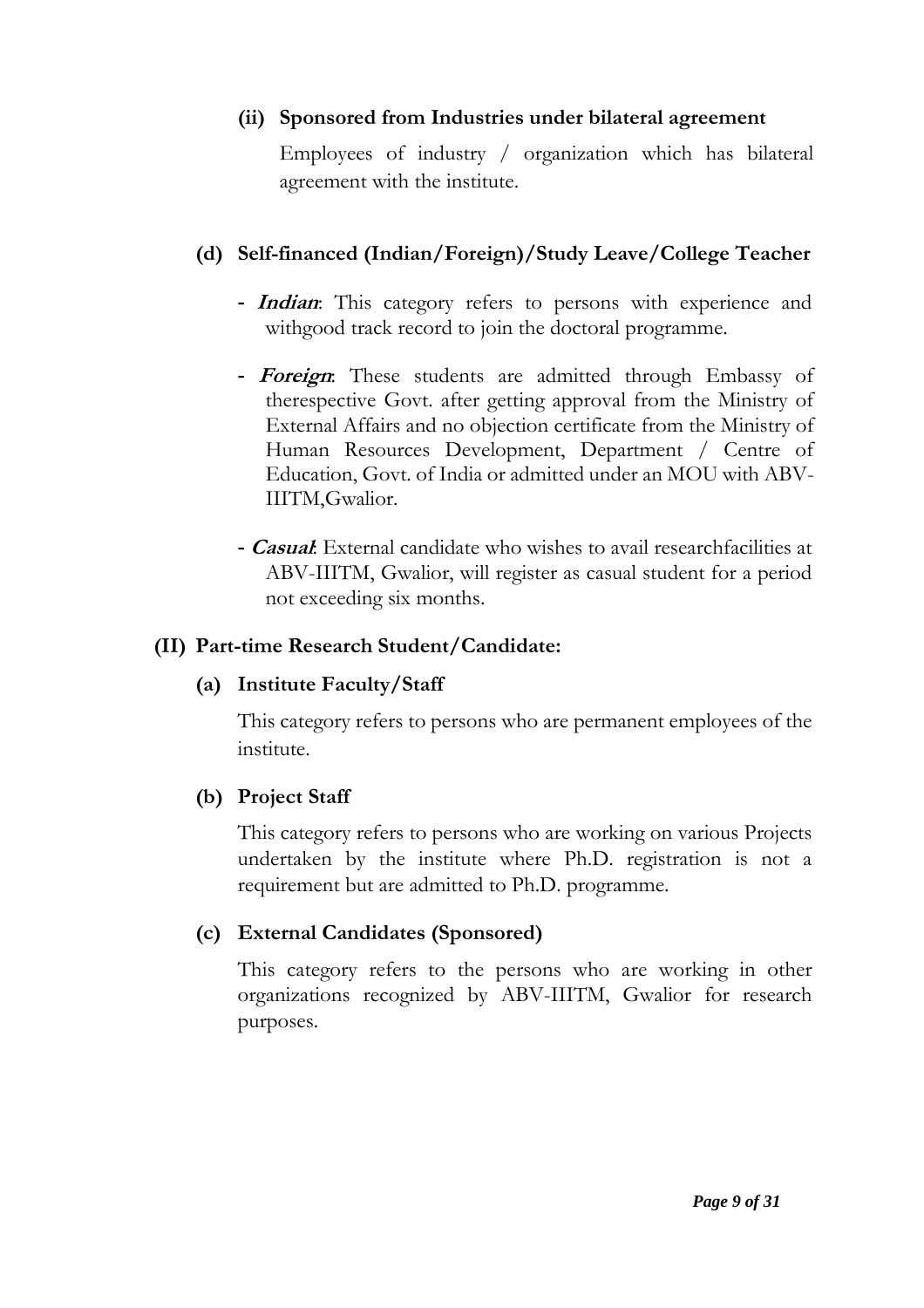# **R.2 ADMISSION ELIGIBILITY**

- **1.** An applicant possessing the following qualifications in appropriate areas shall be eligible to apply for admission for Ph.D. programme of the institute.(**detailsAnnexure -1**)
	- **(a)** A Master's degree in Engineering/ Technology/ MBA (with engineering background) / Applied Sciences (Physics, Mathematics, Electronics, Industrial Mathematics) or any other equivalent qualification recognized by the Institute, with a minimum of 65% marks or CGPA of 7.00 on a 10 point scale in qualifying degree. Rank holders in an engineering degree examination conducted by a university or degree awarding institutions with an aptitude for research may also be considered. Such students must have high ranking valid score in GATE / NET/ National Level fellowship examinations such as CAT / JMET or equivalent national level examination.

#### **OR**

**(b)** For working professionals in industry and teachers in Technical Institutions, there is a provision for part-time registration. Such candidate must have a minimum of three (3) years experience in relevant area along with the qualifications mentioned in (a) above. However, the minimum PG qualification would be relaxed to UG qualification (only for B.E/B.Tech background) for persons working with the industry, but such candidates should have a minimum of five (5) years relevant experience.

#### **2. Admission of Faculty/Staff of the Institute**

- **(a)** A faculty member or non-teaching staff of the institute who satisfies eligibility qualifications may be considered for admission to the Ph.D. programme as a part time student provided he/she has been given administrative clearance by the Director of the institute. Those with B.Tech/B.E. qualification and with three years of relevant working experience must have high ranking valid score in GATE / NET/ CAT / JMET or equivalent examination.
- **(b)** Permanent academic staff of the institute may be given administrative clearance to seek registration on part-time basis after satisfactory completion of the period of probation subject to the recommendation of the concerned Head of the Department / Centre and approved by the Director.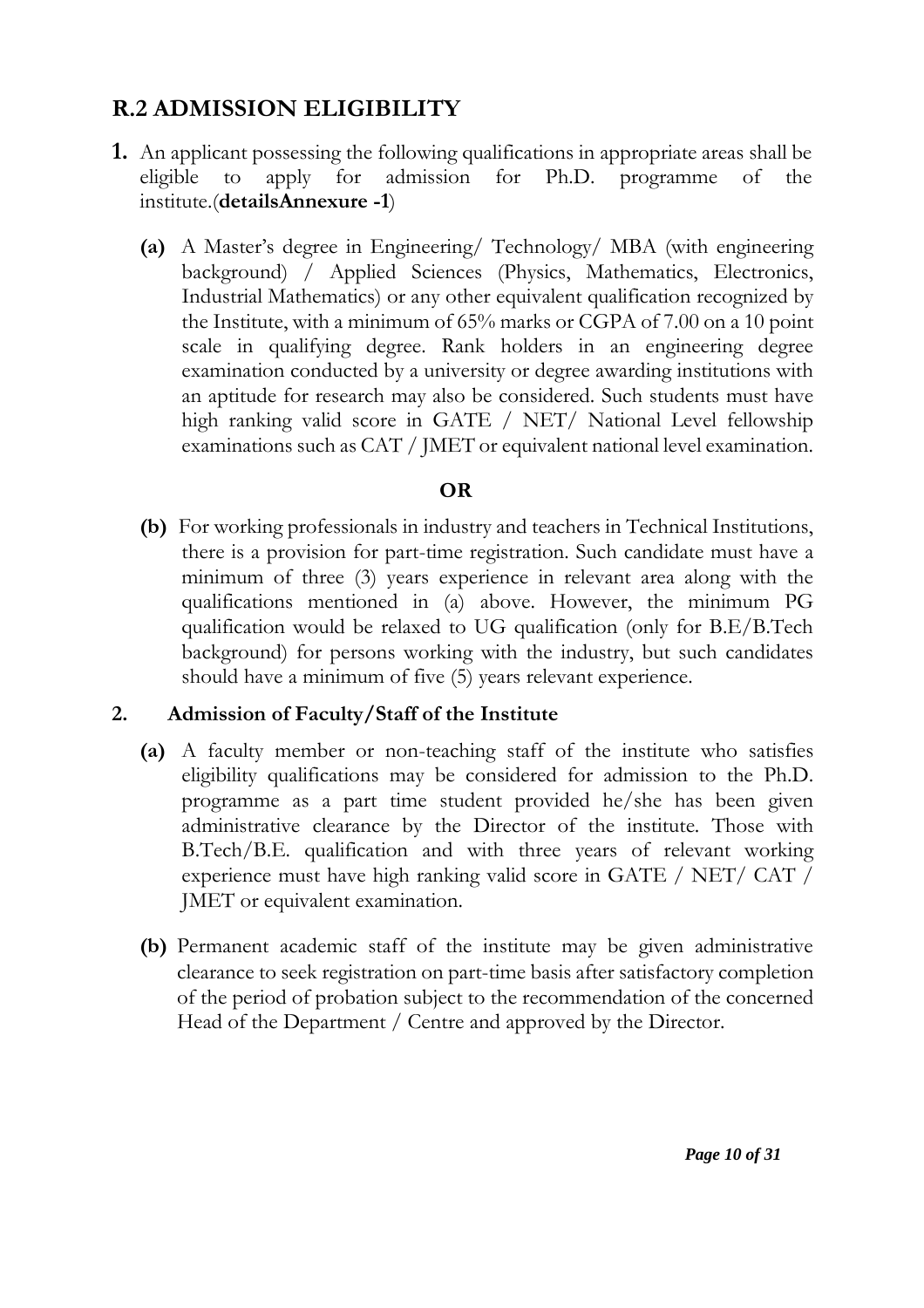#### **3. Eligibility for Part-time Ph.D.**

- **(a)** The applicant should possess the minimum entry qualifications for the degree as given in **R.2** above;
- **(b)** The applicant should prove that his official duties permit him to devote sufficient time for research;
- **(c)** Facilities for pursuing research are available at the applicant's place of work recognised for the chosen field of research; and
- **(d)** He/she will be required to reside at the Institute for a period of not less than six (6) months during his/her registration for the degree.
- **(e)** The facility of part time registration will be available only to those candidates who are working in organization having R&D Sections and public sector undertakings recognized by ABV-IIITM, Gwalior and/or having MoU with ABV-IIITM Gwalior. The applicants must have been in continuous service with the sponsoring organization for at least **two years (2)** at the time of submitting the application form for admission. If the course credit requirement recommended by a SRC is more than

twelve (12), then the residency requirement for part time Ph.D. students will be twelve (12) months.

# **R.3 RESERVATION/RELAXATION**

- **1** Reservation / Relaxation for SC / ST / PH and OBC shall be as per the norms of MHRD.
- **2** The SC/ST/ PH applicants may be allowed 5% relaxation in marks or equivalent relaxation in CGPA. Physically handicapped applicants will not be allowed any other relaxation beyond this limit even if they belong to SC/ST category, etc.

# **R.4 SELECTION PROCEDURE**

The DRC of the concerned department may set the short listing criteria, if considered necessary, higher than the minimum eligibility defined above, and will conduct test / interview for admission to Ph.D Programme with the approval from Director (Chairman, IRB).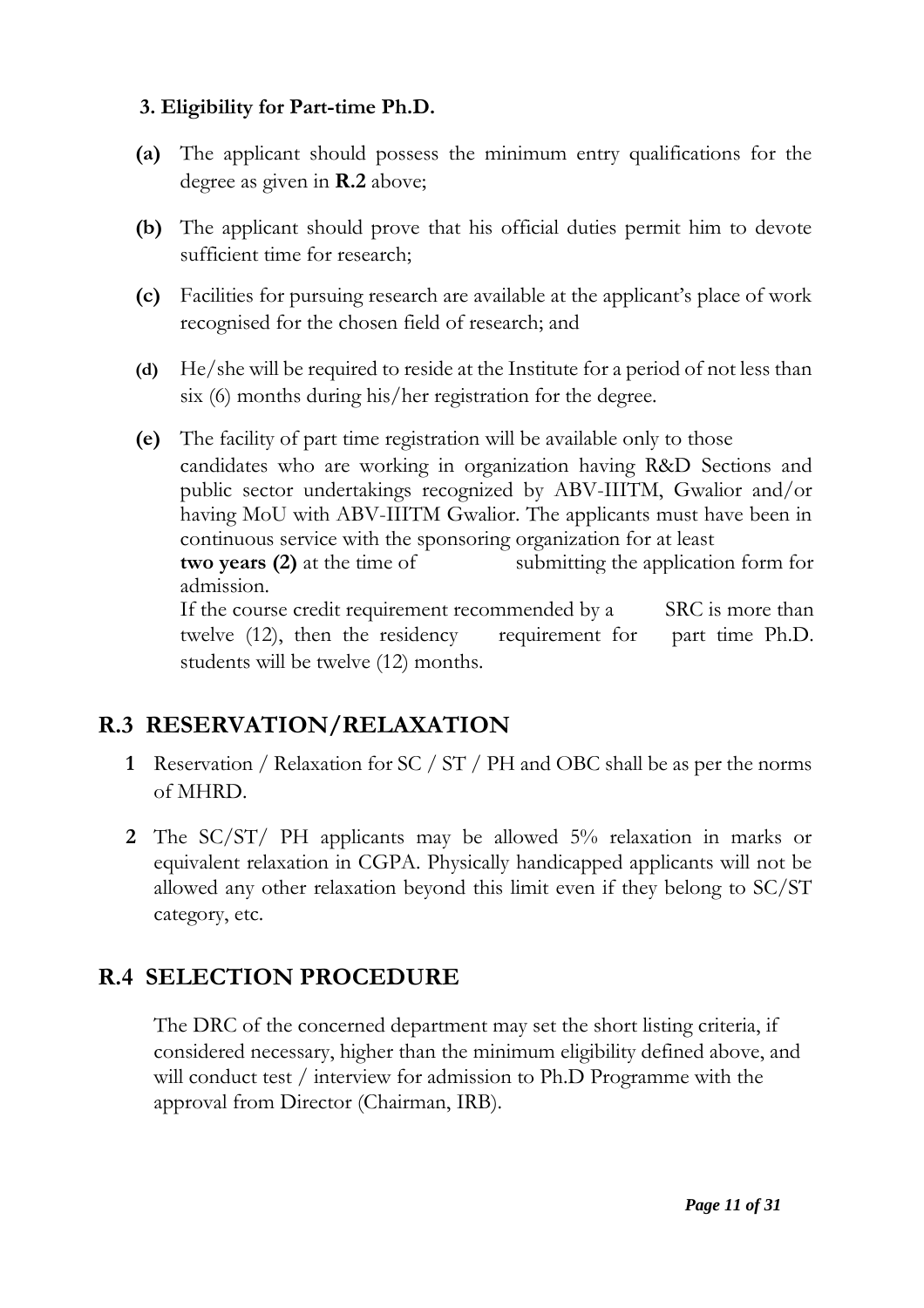## **R.5 REGISTRATION**

- **1.** Every student/candidate will be required to register every semester till thesubmission of the thesis. The registration shall be subject to the completion of specified number of credits / courses and/or satisfactory progress in his research work as recommended by SRC.
- **2.** A candidate who has a BE / B.Tech. degree shall be required to be registeredfor the degree for a period of not less than three years / thirty six (36) months from the date of his initial registration ; in exceptional cases, the minimum period of registration may be reduced to two calendar years / twenty four (24) months with the approval of the Senate. For a candidate who has an M.Tech. degree or its equivalent the minimum period of registration shall be not less than two years / twenty four (24) months.
- **3.** The candidates of all categories shall normally submit their thesis within a period of five years from the date of their initial registration for the Ph.D. programme. However, as a special case, this limit may be extended to a maximum of seven years on the recommendation by SRC and approval by Director, after which the registration shall stand cancelled automatically.

# **R.6 THESIS SUPERVISOR(s)**

- **1.** Every admitted student shall be assigned a Research Supervisor(s) by the Department / Centre as per preference of the student, subject to the approval of Director. For this purpose, a formality will be completed and processed during first semester of the student's joining **(See Annexure2)**.
- **2.** A Supervisor(s) can be any full-time faculty member of the Institute with a Ph.D. degree.
- **3.** On the recommendations of the SRC and Dean (Research), Director, may appoint more than one supervisor(s) not exceeding a total of three to supervise the student/candidate. These may be from inside or outside the Institute and normally, there should not be more than two supervisors from within the Institute. Appointment of any other supervisor(s) would not be made normally after the lapse of eighteen (18) calendar months from the date of initial registration of the student/candidate. However, if appointed, he will be designated as co-supervisor.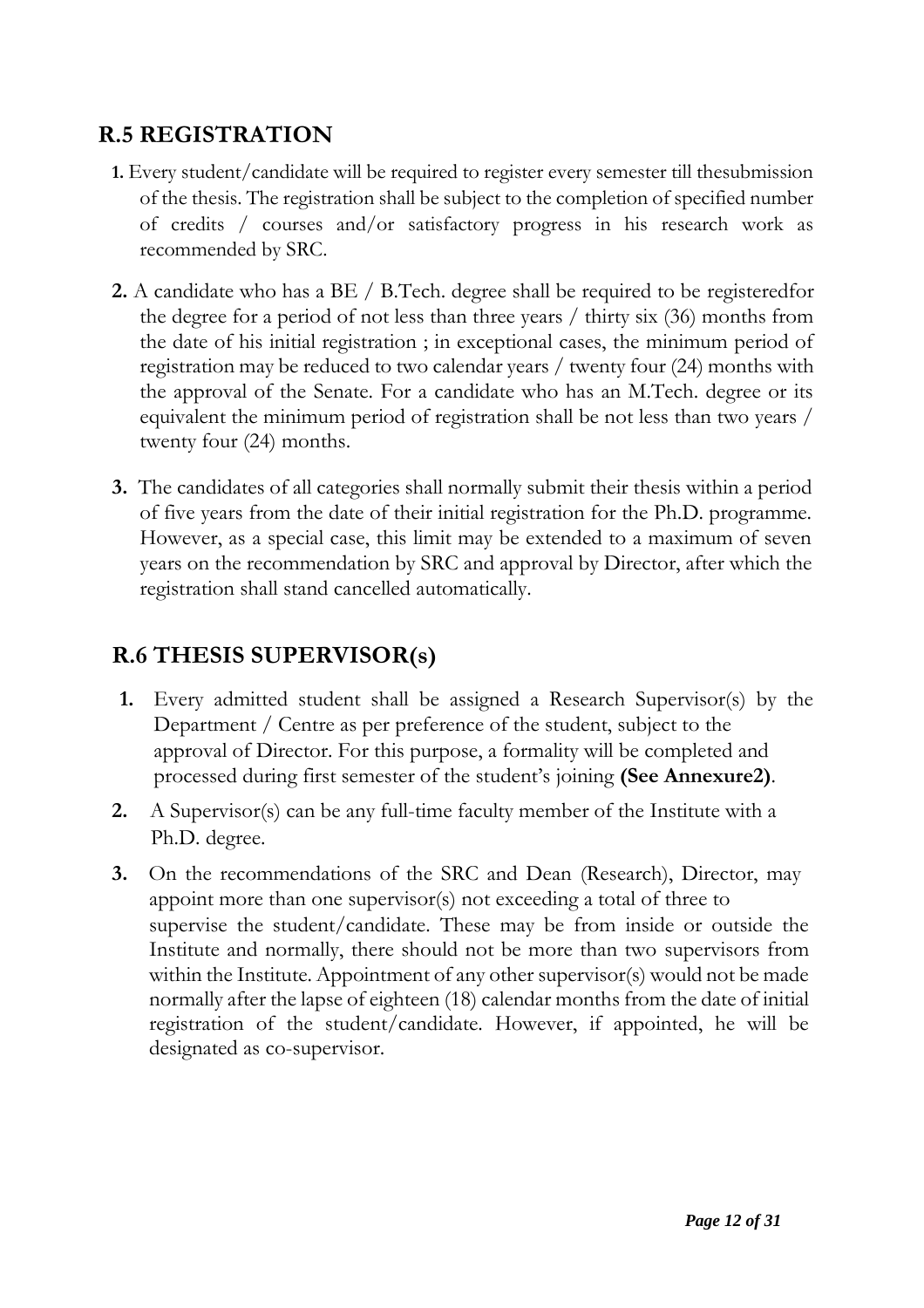#### **4. NUMBER OF SCHOLARS UNDER A FACULTY**

The maximum of scholars supervised by a faculty member at any time shall not be more than Eight (8) jointly or Five (5) singly or a combination of both, the aggregate not exceeding eight (including internal/outside scholars) as per table given below:

|          | Singly | Jointly        |
|----------|--------|----------------|
| a)       | 5      | O              |
| b)       |        | $\overline{2}$ |
| c)       | 3      |                |
|          | 2      | 6              |
| d)<br>e) |        |                |
| f)       |        | 8              |

# **Students under supervision**

Joint supervision of a Ph.D. scholar will be treated as 0.5 per faculty member.

#### **5. Appointment of Supervisors and caretaker Supervisor for Ph.D. students**

A faculty member appointed as a Ph.D. supervisor is normally expected to be available to a research student/candidate in the Institute till the thesis is submitted. However, under unavoidable circumstances, such as: long leave of more than twelve (12) months; resignation; retirement; or death; a supervisor may not be available to the student/scholar. In such special cases, appointment of supervisor(s) will be regulated and recommended by SRC.

# **R.7 COURSE CREDIT /CGPA REQUIREMENTS**

- **1**. Each student will be required to take some courses of credit requirements(Table-1) as prescribed by the supervisor and approved by the SRC. Students earn credits for a course only if he/she obtains a minimum of **'C'** Grade in each course and minimum CGPA requirements as 7.0 for successfully completing the course work.
- **2**. SRC may recommend additional course(s) as Audit course(s), if required, in aparticular case. Student earns credit for Audit course(s) if he/she obtains a minimum of Pass Grade for successfully completing the course.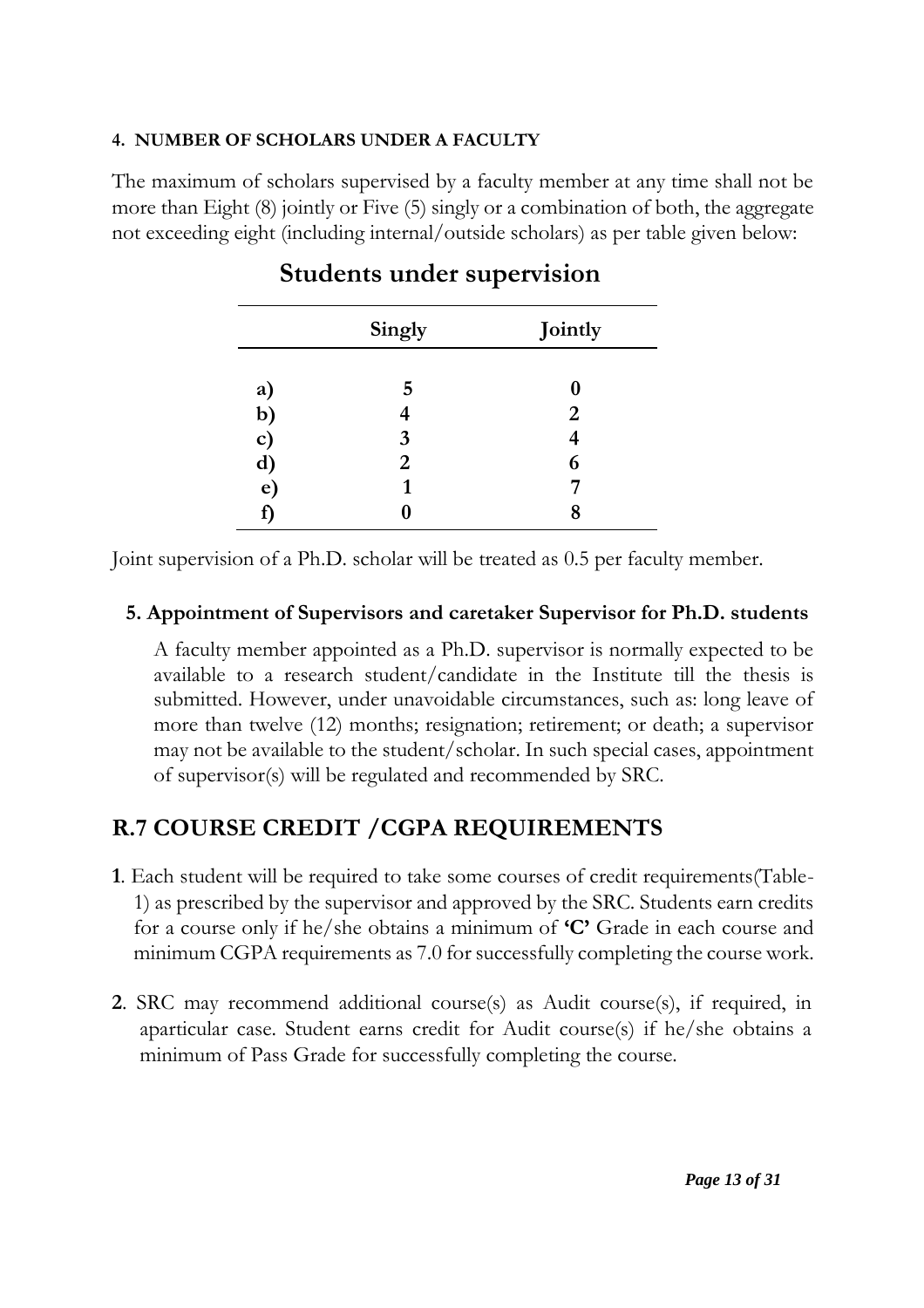**3**. The pre-Ph.D. courses including Audit courses are to be completed successfullyin three/four semesters (counted from the date of registration) by full time/ part time students respectively.

# **R.8 COURSES & CREDITS**

The courses offered for the Ph.D. programs may be Lecture courses Laboratory courses, Design courses, Mini Projects and Seminars.

#### **Seminars shall satisfy the following conditions:**

- **a.** Each seminar shall carry two credits.
- **b.** Seminar shall be treated as a course for the purpose of registration and evaluation.
- **c.** Seminar Coordinators shall be appointed by the SRC. They shall arrange the seminars and forward the grades awarded by the panel of examiners to the Examination Cell by the end of the semester.
- **d.** A student shall not take more than two seminars during the entire Ph.D. program.

| S. No. | Candidate having                                                                      | Range of Credit<br>Requirements | Remarks                                                                                                |
|--------|---------------------------------------------------------------------------------------|---------------------------------|--------------------------------------------------------------------------------------------------------|
|        | $ME / M.Tech.$ or<br>equivalent Degree<br>admitted to the<br>discipline as applicable | 12-15 credits<br>٠              | Course from the existing M.Tech. and/or pre-<br>Ph.D. courses offered by own Deptt./other<br>Deptts.   |
| 2.     | $BE / B$ . Tech. or<br>equivalent<br>admitted to the<br>discipline as applicable      | 16-20 credits<br>$\bullet$      | Course from the existing PG level. and/or pre-<br>Ph.D. courses offered by own Deptt./other<br>Deptts. |
| 3.     | M.Sc or equivalent                                                                    | 12-16 credits<br>$\bullet$      | Courses from the existing PG level/or Pre-<br>Ph.D. course offered by own Deptt./other<br>Deptt.       |

### **Table-1. COURSE CREDIT REQUIREMENTS**

## **R.9 COMPREHENSIVE EXAMINATION**

**1.** Soon after successfully completing the pre-Ph.D. course requirements, each student will be required to take a comprehensive examination and qualify it. It will test students' comprehension of his broad field of research and his academic preparation and potential to carry out the proposed research plan. Comprehensive examination within the stipulated time frame of Eighteen (18) months / Twenty Four (24) months for full time/part time Ph.D. scholars respectively, shall invariably be conducted by the concerned Department / Centre. The comprehensive examination should be a combination of written and oral examination and should be separately conducted before the evaluation of the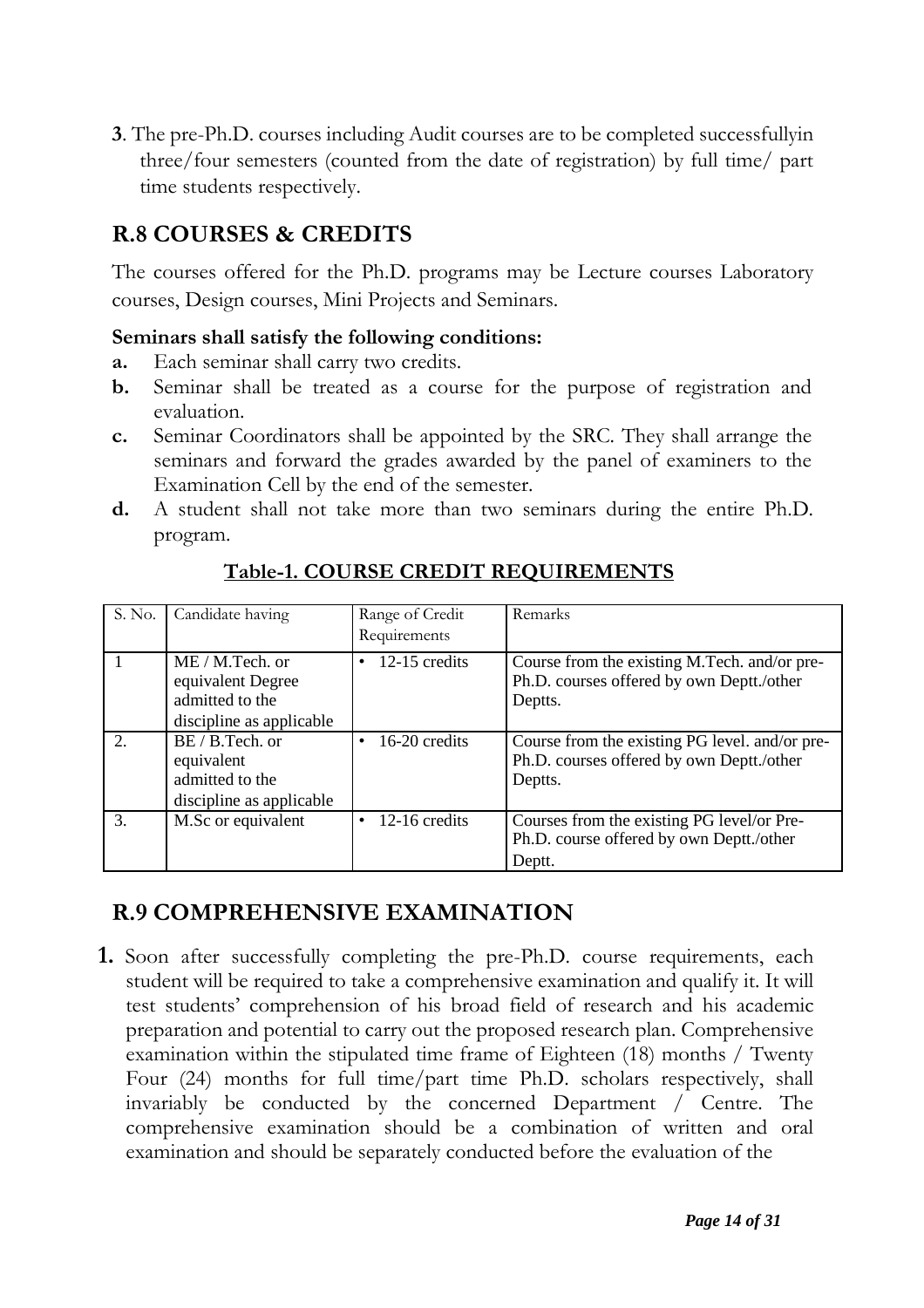research proposal. The examination will be conducted by a committee called Student's Research Committee (SRC), which will be constituted as follows:

- **a.** Chairman, DRC or his nominee: Chairman
- **b.** One expert in the field from the Department / Centre.
- **c.** One expert, preferably in the concerned area, from outside the Department / Centre / Institute to which the students belongs.
- **d.** Supervisor(s):

Member Experts at **(b)** and **(c)** above will be recommended by the Head of the Department and will be approved by the Director.

- **2.** The Student's Research Committee (SRC) on the basis of the performance ofthe student in the examination will make one of the following recommendations:
	- **a.** (i) Passed
		- (ii) To re-appear in the examination after the defined period of the time specified by the SRC and after taking additional courses, if any.
		- (iii) Failed.

#### **b**. **Research plan**

- (i) Approved
- (ii) Not approved
- **3.** A student will be provided the maximum of two attempts to pass the comprehensive examination.

## **R.10 ELIGIBILITY FOR THE CANDIDACY FOR THE DEGREE**

- **1.** The student shall make a request for the candidacy for the Ph.D. degree through SRC, after having passed the comprehensive examination. She/He shall be evaluated for candidacy for Ph.D. degree program.
- **2.** A student shall be formally registered as a candidate for the Ph. D. degree after he/she complied with the following:

**a.** has completed his course work;

**b.** has passed the comprehensive examination; and

**c.** has submitted a research plan duly recommended and approved by SRC.

# **R.11 PERFORMANCE MONITORING**

1. The academic/research progress of each student/candidate will be monitored by DRC. For this purpose, each candidate will be asked to submit a progress report at the end of each semester to Chairman-DRC through supervisor(s).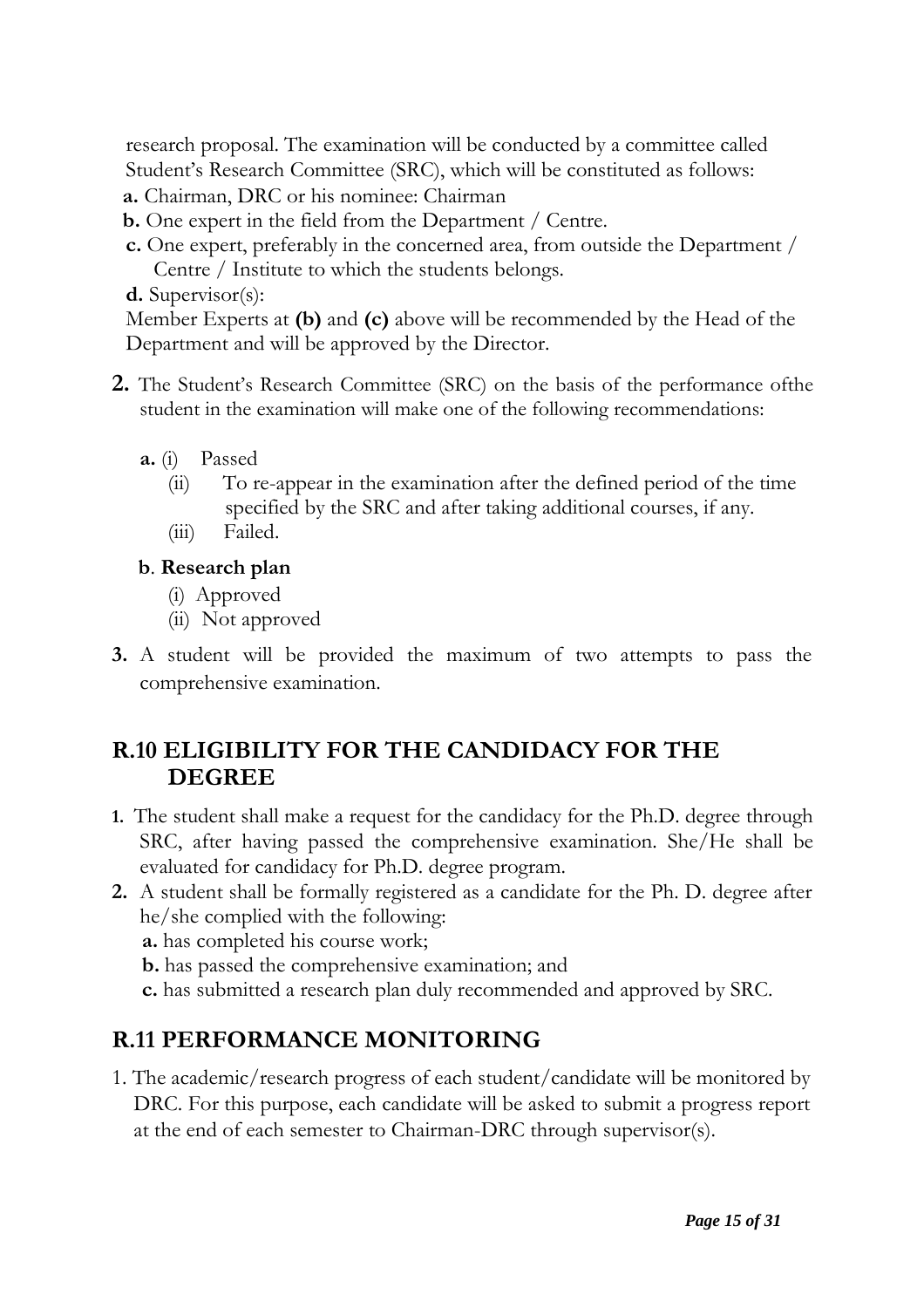- 2 The Chairman-DRC in the Department / Centre will be coordinating collection of progress report written and signed by the student/candidate and forwarded by the supervisor(s) every semester.
- 3. The Supervisor(s) and SRC will evaluate the progress report of the student.
- 4. **'S'** grade is to be awarded during that semester if the progress is **'Satisfactory'**.
- 5. If the progress is **'Unsatisfactory**', **'U'** grade is to be awarded and appropriate action taken. For the first appearance of **'U'** grade, a warning would be issued to the candidate. Subsequently, the fellowship / assistantship ( in case of regular scholar ) of the candidate would be withheld.
- 6. If there are two consecutive **'U'**s, the registration in Ph.D Programme will stand terminated.
- 7. Submission of Progress Report:

Submission of progress report should continue till the submission of

thesis. 8. Terms of the research work:

The terms of research will be as follows:

1<sup>st</sup> Term: July to December;

II Term: January to June

9. The academic calendar will include the following dates for the submission of the progress report. Such as:

I Semester 1st November (Issue of blank progress forms by the PG section to respective Department / Centre).

> 15th December (Submission of progress reports by the students to the Department / Centre).

II Semester 1st May (Issue of blank progress forms by the PG section to respective Department / Centre).

> 15th June (Submission of progress reports by the students to the Department / Centre).

## **R.12 SEMINAR AND SYNOPSIS**

#### **1 Seminar**

- **a)** SRC shall assess work through the pre-synopsis seminar. The student can submit the synopsis only if the SRC is satisfied about the quality of the work for submission as a Ph.D thesis.
- **b)** Details of the pre-synopsis seminar shall be adequately notified so as to enable interested staff members and students to attend it.

#### **2. Synopsis**

**a)** The synopsis should be submitted normally within two (2) months after the presentation of pre-synopsis seminar. In case the synopsis is not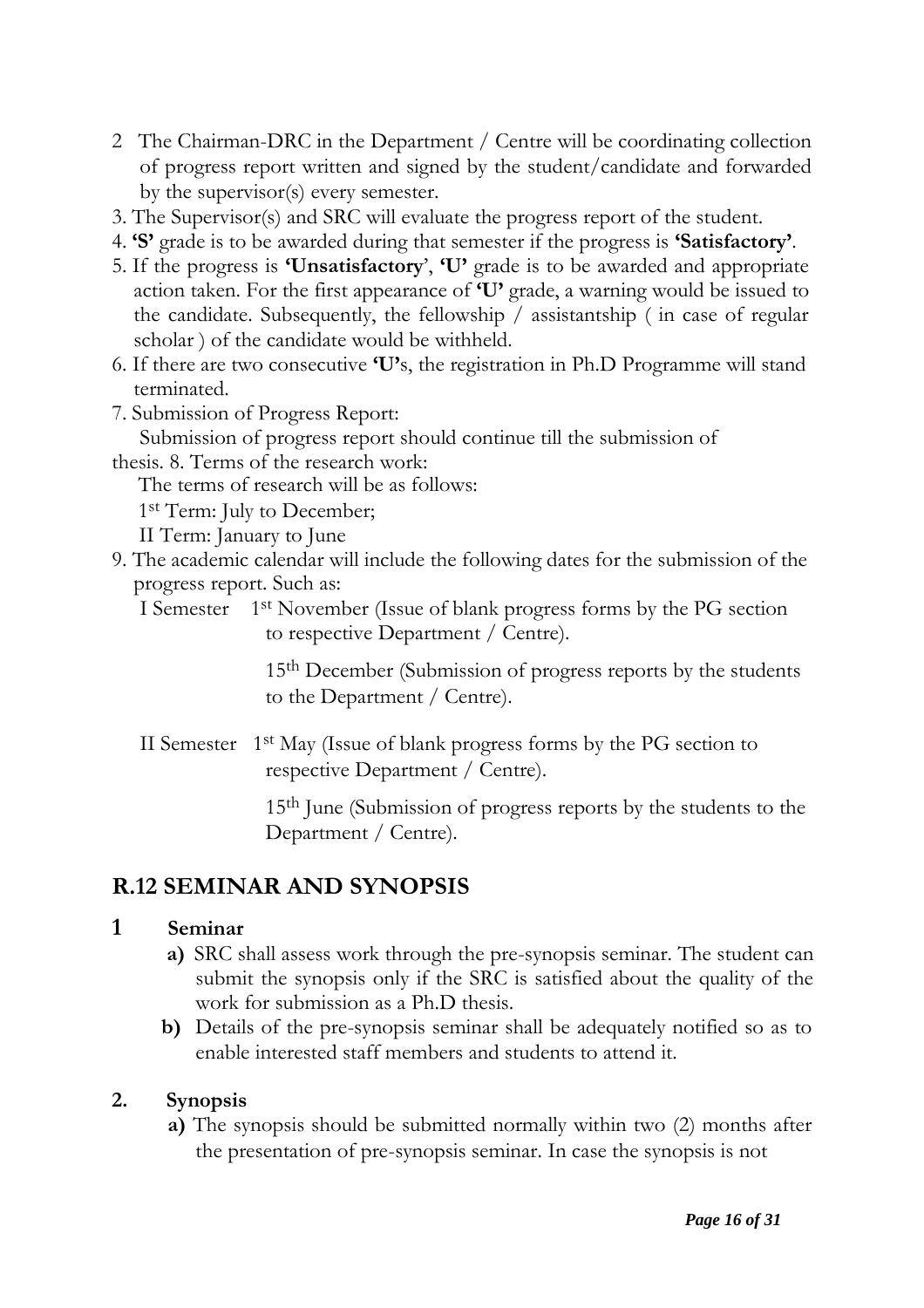submitted in the specified period, the student may be asked to present another pre-synopsis seminar.

- **b)** On completion of the research work the candidate shall submit to SRC through supervisor(s), Eight (8) copies of the synopsis. The SRC will forward the synopsis with its recommendations to the Dean (Research) for approval by the Director.
- **c)** The candidate shall be required to submit fresh synopsis if he fails to submit his thesis within Nine (9) months of submission of earlier synopsis.

However, in case a candidate fails to submit his thesis within the stipulated time and has suitable justification for the same, the Director, may on recommendations made by the SRC and Dean (Research), and on individual merits of each case grant him extension in time by not more than two months, i.e. the candidate may be allowed to submit his thesis within a period normally not exceeding eleven (11) months from the date of submission of synopsis.

### **R.13 PANEL OF EXAMINERS**

A panel of at least ten (10) experts in the area of the Ph.D. thesis would be suggested by Supervisor(s) and recommended by the SRC while forwarding the title and synopsis of the thesis. The panel so recommended would include at least 50% of the examiners from outside India. At least three examiner's from the panel of Indian and at least three from the panel of Foreign examiner's will be approved by the Director in the order of preference.

### **R.14 BOARD OF EXAMINERS**

On receipt of the title and synopsis of the thesis and panel of examiners recommended by SRC, the Dean (Research) will forward the recommended board of examiners by SRC for each candidate to the Director for approval. The board will consist of internal examiners, normally the supervisor(s), and at least two external examiners: at least one from within India and at least one from abroad, who shall be expert in the subject of the thesis. These external examiners shall be chosen normally from panel of examiners recommended by the SRC as aforesaid. A person working in the same Laboratory(ies) / Institution(s) where research candidate is employed can not, however, be appointed as External Examiner for evaluating the thesis of that Research Candidate. Further no person can be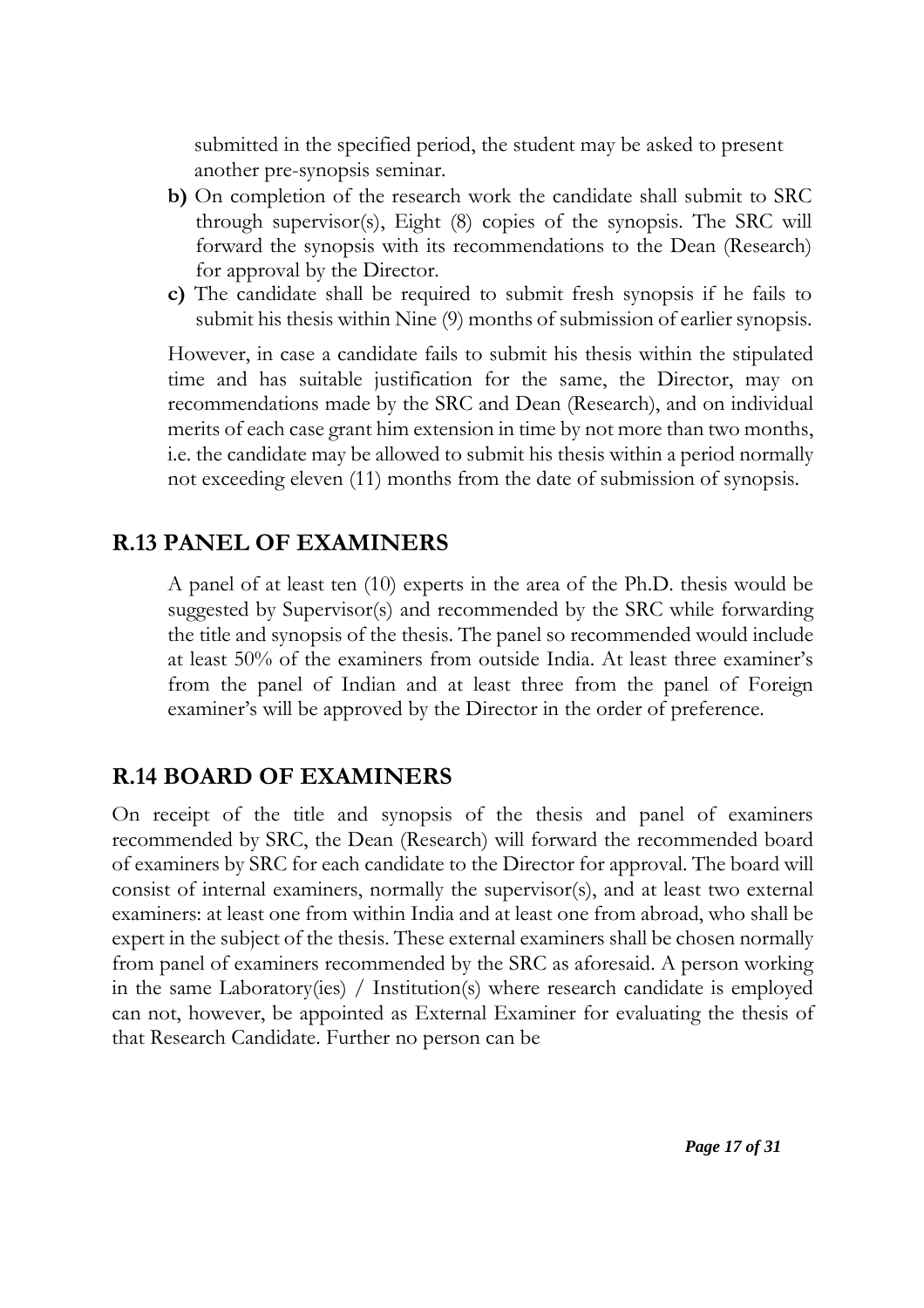appointed as external examiner from Laboratory/Institution to which the Co-Supervisor(s) of the Research Candidate belongs.

# **R.15 THESIS SUBMISSION**

The thesis should bear the evidence of the candidate's capacity for analysis and judgment as well as his ability to carry out independent investigation, design or development. No part of the thesis or supplementary published work shall have been submitted for the award of any other degree or diploma.

- **1.** The thesis shall be written in English in the specific format and shall contain critical account of the candidate's research. It should be characterized by discovery of facts or fresh approach towards interpretation of facts and theories or significant contribution to knowledge or development or a combination of these. It should bear evidence of the candidate's capacity for analysis and judgment as well as his ability to carry out independent investigation, design or development.
- **2.** A candidate may submit his thesis within the time period as stipulated in**R.5.2, R 5.3** provided that:
	- **a)** he has completed the minimum period of registration as provided in **R.5.3**.
	- **b)** he has become a candidate for the award of Ph.D degree as provided in **R.9.2**; and
	- **c)** he has submitted the title and synopsis of the thesis at least two month prior to the submission of the thesis.
- **3.** The Ph.D thesis must contain the following copyright certificate in the beginning of the thesis on a separate page on the left side:

#### **© ABV-INDIAN INSTITUTE OF INFORMATION TECHNOLOGY AND MANAGEMENT , GWALIOR , 20\_ \_ ALL RIGHTS RESERVED**

- **4.** The thesis cover page should be as per the format given in Annexure -3, The Candidate's Declaration should be as per the format given in Annexure-4.
- **5.** The candidate for the degree shall submit three copies of thesis with a soft cover. In case of co-supervision four/five copies of thesis shall be submitted by the candidate.

# **R.16 THESIS EVALUATION**

**1.** Each examiner will be requested to submit to the Dean (Research) a detailed assessment report and his recommendations on the prescribed proforma with in twelve weeks of the date of receiving the thesis.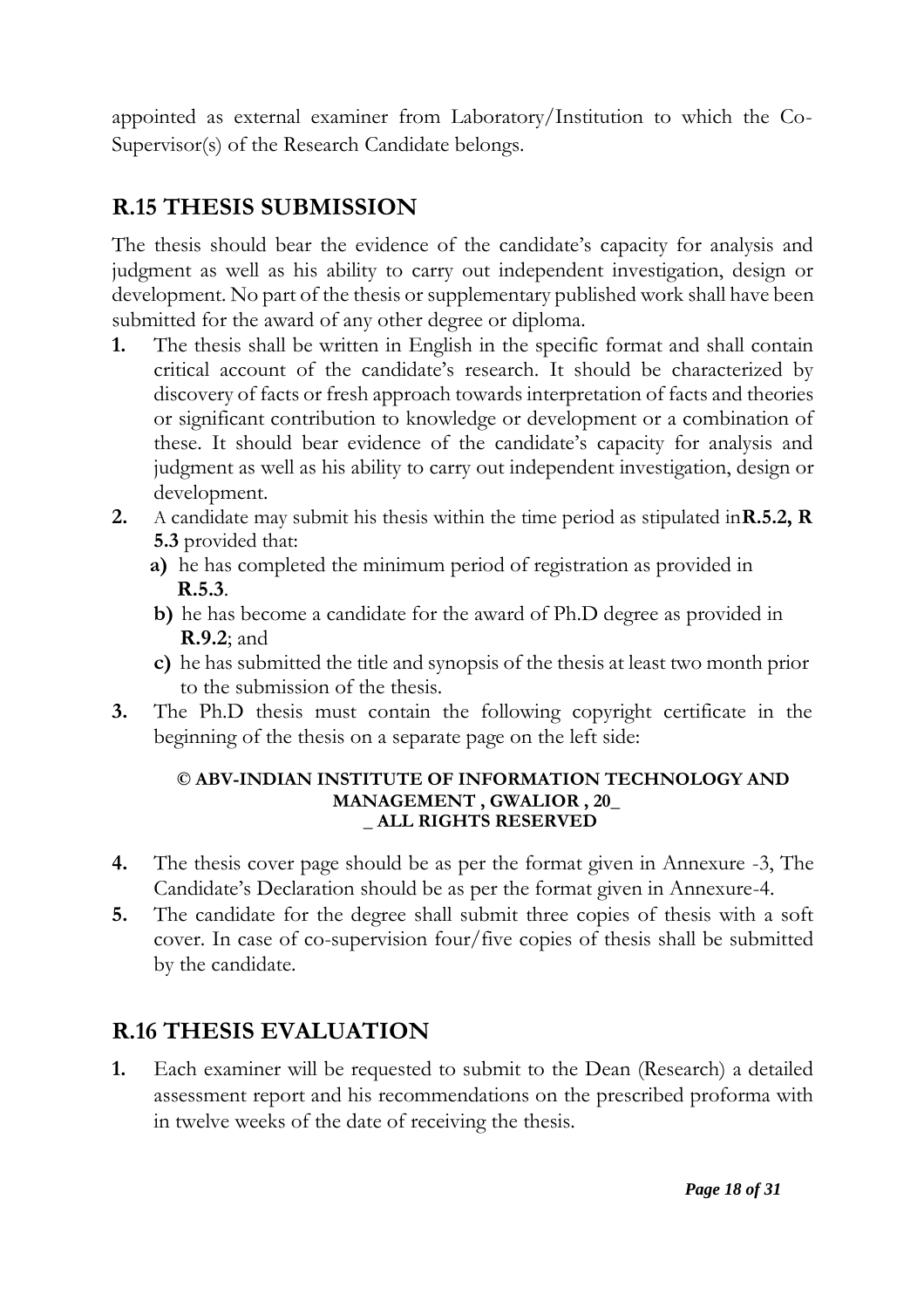- **2.** In the event of the report not being received from an examiner with in a period of three months, the Dean (Research) may appoint from the panel of examiner's already approved by the Director in order of preference, another examiner in his place for evaluating the thesis with due approval from the Director.
- **3. a)** Examiners will examine the thesis individually with a view to judge that thethesis is a piece of research work characterized by;
	- **(i)** The discovery of facts, or
	- **(ii)** A fresh approach towards interpretation and application of facts or theories, or
	- **(iii)** A distinct advancement in instrument technology.
	- **b)** The examiner will be required to give his opinion about candidate's capacity for critical examination and sound judgment. The internal examiners shall be submitting one report. All examiners will submit the reports on the prescribed form clearly stating that;
		- **(i)** The thesis is recommended for the award of Ph.D, or
		- **(ii)** The thesis is recommended for the award of Ph.D Degree subject to the candidate giving satisfactory answers to queries specifically mentioned in the report at the time of viva-voce examination, or
		- **(iii)** The candidate will be allowed to resubmit the thesis in the revised form, or
		- **(iv)** The thesis is rejected.
	- **c) (i)** If all the three examiners recommend acceptance of the thesis, theirrecommendations shall be accepted.
		- **(ii)** If two of the three examiners recommend rejection, their decision would be accepted. The candidate may, however, be allowed to resubmit the thesis normally after one year.

Normal process will be followed for the evaluation of the thesis.

**(iii)** If one of the examiners recommends rejection, the candidate's replies to the comments made by the examiners shall be sent to the examiners and his clear verdict sought. The examiner may than recommend acceptance, rejection or revision of the thesis.

In case the thesis is accepted, sub-clause **c(i)** above will be applicable. In case of recommendation for revision, sub-clause **(iv)** below will apply. However, if the examiner still recommends rejection, a fourth examiner would be appointed from the panel of the examiners and approved by the Director. In such cases sub-clause **(v)** will apply.

**(iv)** In case one examiner recommends revision of the thesis, the thesis would be revised normally with in one year, if the candidate so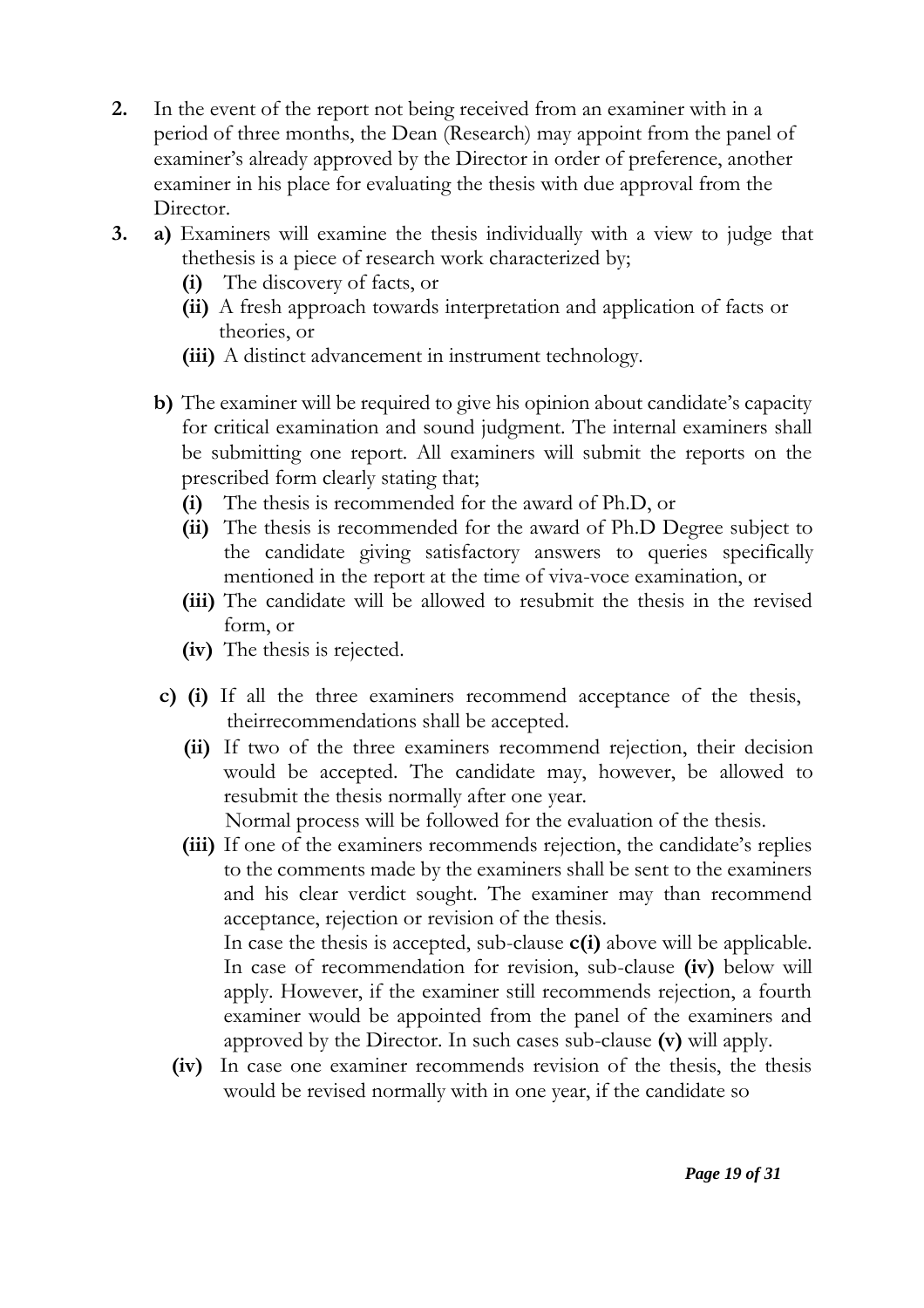desires. The revised version of the thesis would be sent to all the examiners for their recommendations. If the candidate does not agree for revision he may ask for

appointment of the fourth examiner under sub-clause **(v)** below:

**(v)** The new examiner if appointed, shall be Indian or Foreign depending on whether the thesis was rejected by an Indian or a foreign examiner in the first instance. The reports of all the examiners will be sent to him/her without revealing the identity of the examiner, along with the response of the candidate, if any, to these. The thesis shall be deemed to be acceptable if three out of four examiners recommend acceptance. If the fourth examiner recommends revision, the thesis would be suitably revised and resubmitted normally after three (3) months and sent for examination to all the examiners accept to the one in whose place the fourth examiner was appointed.

In case the fourth examiner recommends rejection or his recommendations for revision is not accepted by the candidate, the thesis would be rejected.

- **(vi)** If two of three examiners recommend revision of the thesis the candidate may revise the thesis accordingly and resubmit it normally with in a period of one year for the evaluation by the same set of examiners.
- **(vii)** The correspondence regarding **(c), (d)** and **(e)** above will be done by the Dean (Research).
- **(viii)** If one examiner recommends rejection and other examiner recommends revision of the thesis, the candidates may revise the thesis and resubmit it normally within a period of one year, for evaluation by the same set of examiners.
- **d)** Any doubt arising out of following the procedure laid down in **R.16.3(c)**  above shall be referred to the Director for a decision.
- **e)** In case of ambiguous recommendations by the examiner, Dean (Research) will approach the examiner for a clear recommendation. In case clear recommendation is not forthcoming, the matter may be referred to the Director for his decision.

## **R.17 RE-SUBMISSION**

- **1.** In case of resubmission of thesis, the student will have to submit thesemester fees till he re-submits the thesis.
- **2**. The revised thesis may be submitted after nine months and normally within two years from the date of such intimation.
- **3.** No candidate shall be allowed to resubmit the same thesis more thanonce.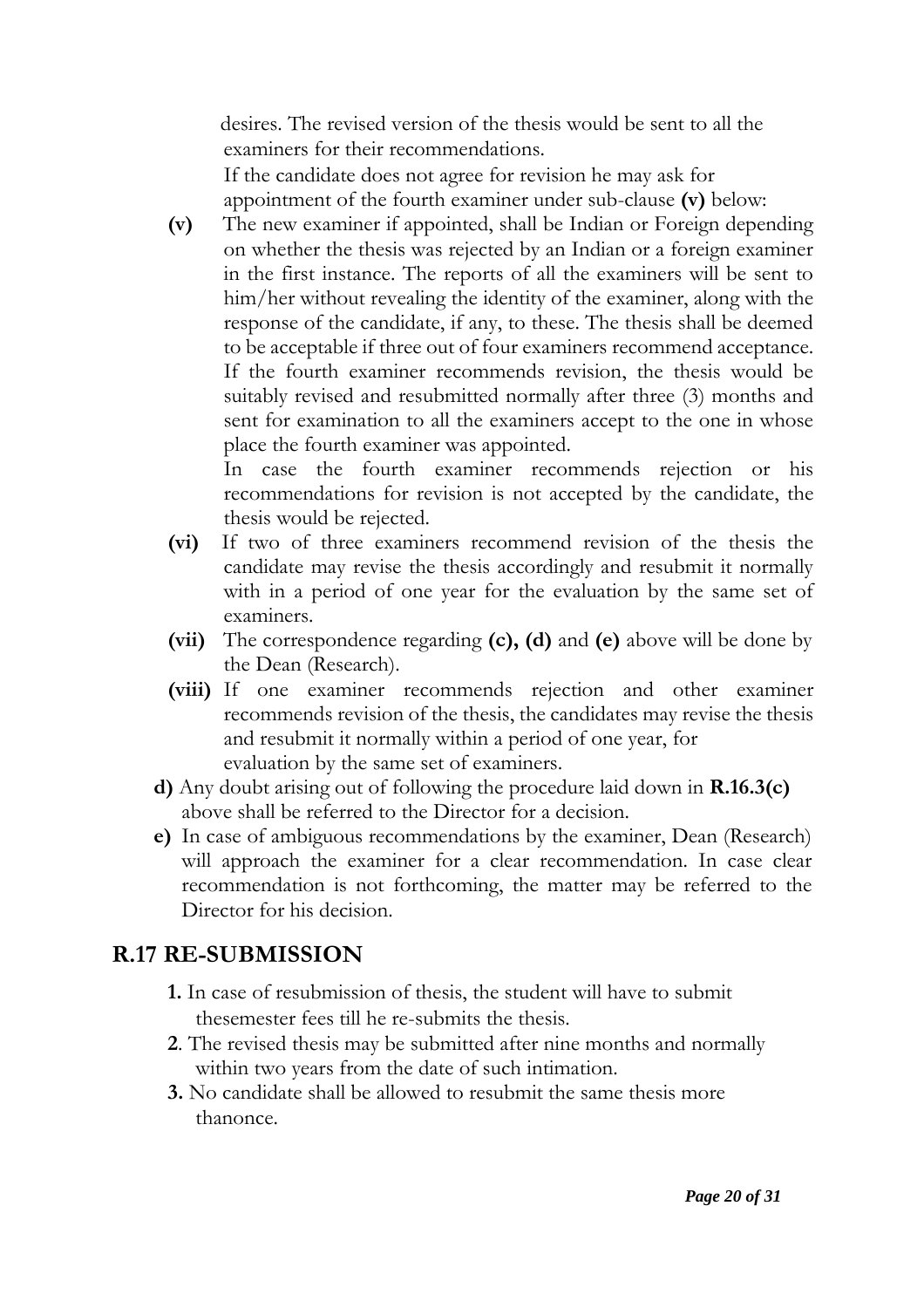### **R.18 VIVA-VOCE EXAMINATION**

- **1.** If the thesis is recommended for the award of degree, the candidate shall be required to defend his work/thesis orally (viva-voce examination) before a duly constituted committee hereinafter referred to as the Oral Defense Committee (ODC)
- **2.** The ODC shall consist Supervisor(s) (internal examiners), and at least one Indian external examiner, and SRC. The internal examiner shall arrange the viva-voce examination of candidate.
- **3. a)** In case of non availability of the Indian External Examiner inconducting the viva-voce examination, the Director may appoint another examiner to conduct the via-voce examination from the existing panel.

If need be, the SRC may suggest a fresh panel of examiners.

- **b)** The viva-voce examiners shall be provided with the comments made by the examiners before the viva-voce examination.
- **c)** If there is a difference of opinion among the viva-voce examiners, the recommendations of the viva-voce Board will be put up to the Director for a decision who may either direct that a fresh viva be held or recommend acceptance or otherwise to the Senate.
- **d)** Internal Examiner(s) shall arrange for the viva-voce examination of the candidate as early as possible and normally with in two months from the date of communication to the Internal Examiner for holding the viva-voce examination.
- **e)** In case of the inability of the internal examiner(s) to have the viva-voce examination conducted due to any reason whatsoever, the Director may appoint another Internal Examiner(s) from amongst faculty of the Department / Centre concerned who belongs to the particular field in consultation with Dean (Research), and Head of the Department / Centre concerned to conduct the viva-voce examination. In such cases also, the Ph.D work will be deemed to have been carried out under the guidance of the supervisor(s) only.
- **f)** Any other matter not explicitly provided herein or of an exceptional nature may be referred to the Director for his decision.

## **R.19 AWARD OF Ph.D. DEGREE**

- **1.** On the completion of all stages of the examination, the Oral Defense Committee shall recommend to the Dean(Research), one of the following courses of action:
	- **a)** That the degree be awarded;
	- **b)** That the candidate be re-examined at a later specified time in a specified manner;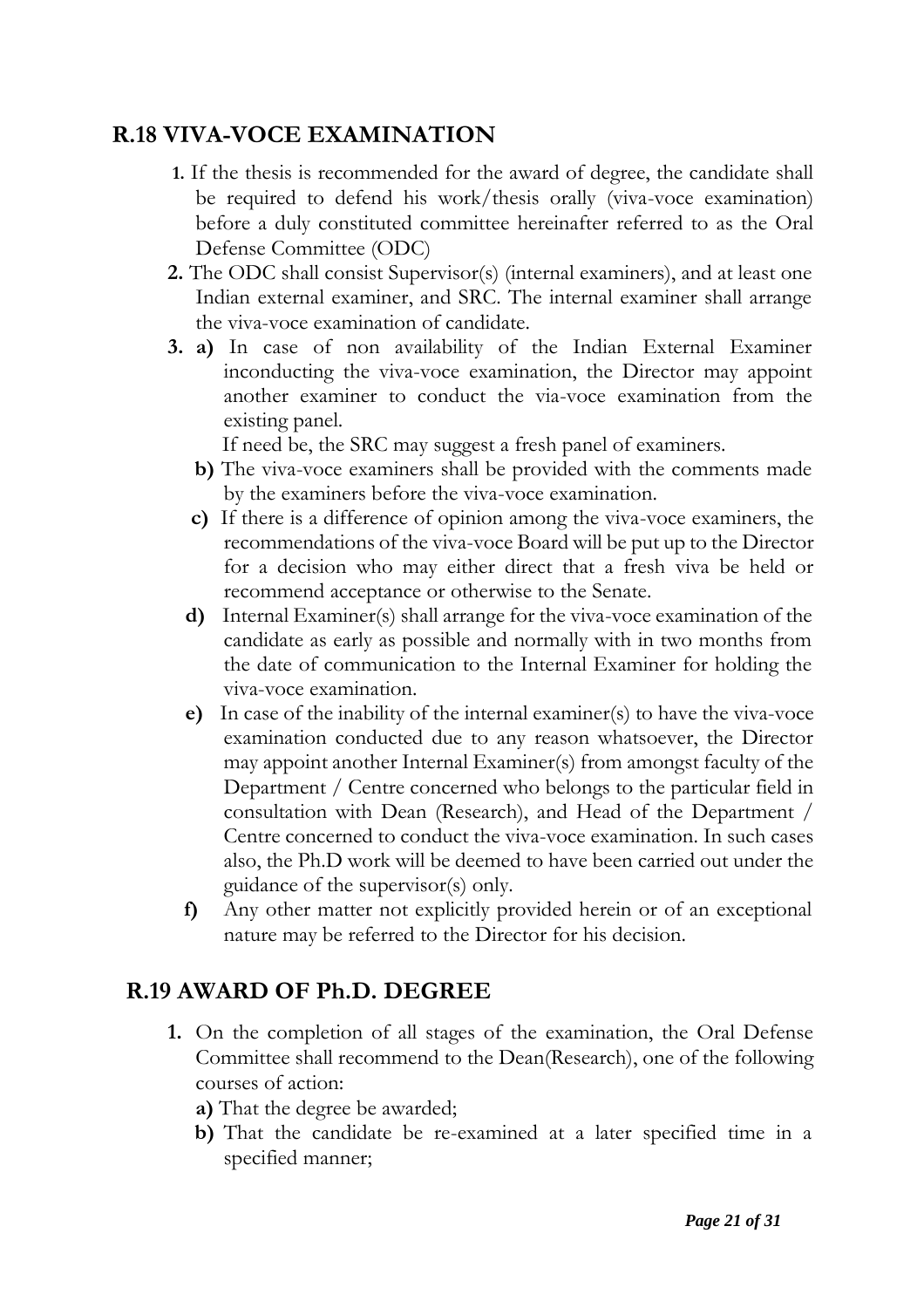**c)** That the degree shall not be awarded. The thesis will be rejected on the conclusion that the thesis is not genuinely the work of candidate.

In case of **(a)** and **(b)**, the Oral Defense Committee shall also provide to the candidate a list of all correction and modifications in the thesis evaluation.

The second viva-voce examination may be held normally after a period of three (3) months.

- **2.** The degree shall be awarded by the Senate, provided that:
	- **a)** The Oral Defense Committee so recommends;
	- **b)** The candidate produces a 'No dues Certificate' in prescribed form.
	- **c)** The candidate has submitted two hard cover copies of the thesis; one for the Department / Centre's Library and one for Central Library. The thesis should incorporate all necessary corrections / modifications.

## **R.20 LEAVE AND ATTENDANCE**

A student /candidate will be entitled to avail leave as per leave Rules/Attendance Rules formulated and amended from time to time by the Institute. Presently these are as under:

#### **1. During Course work:**

A full-time Ph.D. student, during his/her stay at the institution will be entitled to leave for thirty (30) days including leave on medical grounds, per academic year. He/she will not be entitled to mid semester breaks, summer and winter vacation at the end of the first semester.

Leave beyond thirty (30) days in an academic year may be granted to Research scholar in exceptional case, by Head of the Department / Centre concerned, subject to the following conditions:

- **a)** The leave beyond thirty (30) days will be without Assistantship / Scholarship / Fellowship; and
- **b)** Such an extension of leave up to additional thirty (30) days will be granted only once during the programme of the scholar.
- **c)** The leave may be subjected to the approval of the Head of the Department / Centre / Programme Coordinator concerned on the recommendation of the Supervisor; and a proper leave account of each student/candidate shall be maintained by the Department / Centre/ Programme Coordinator concerned.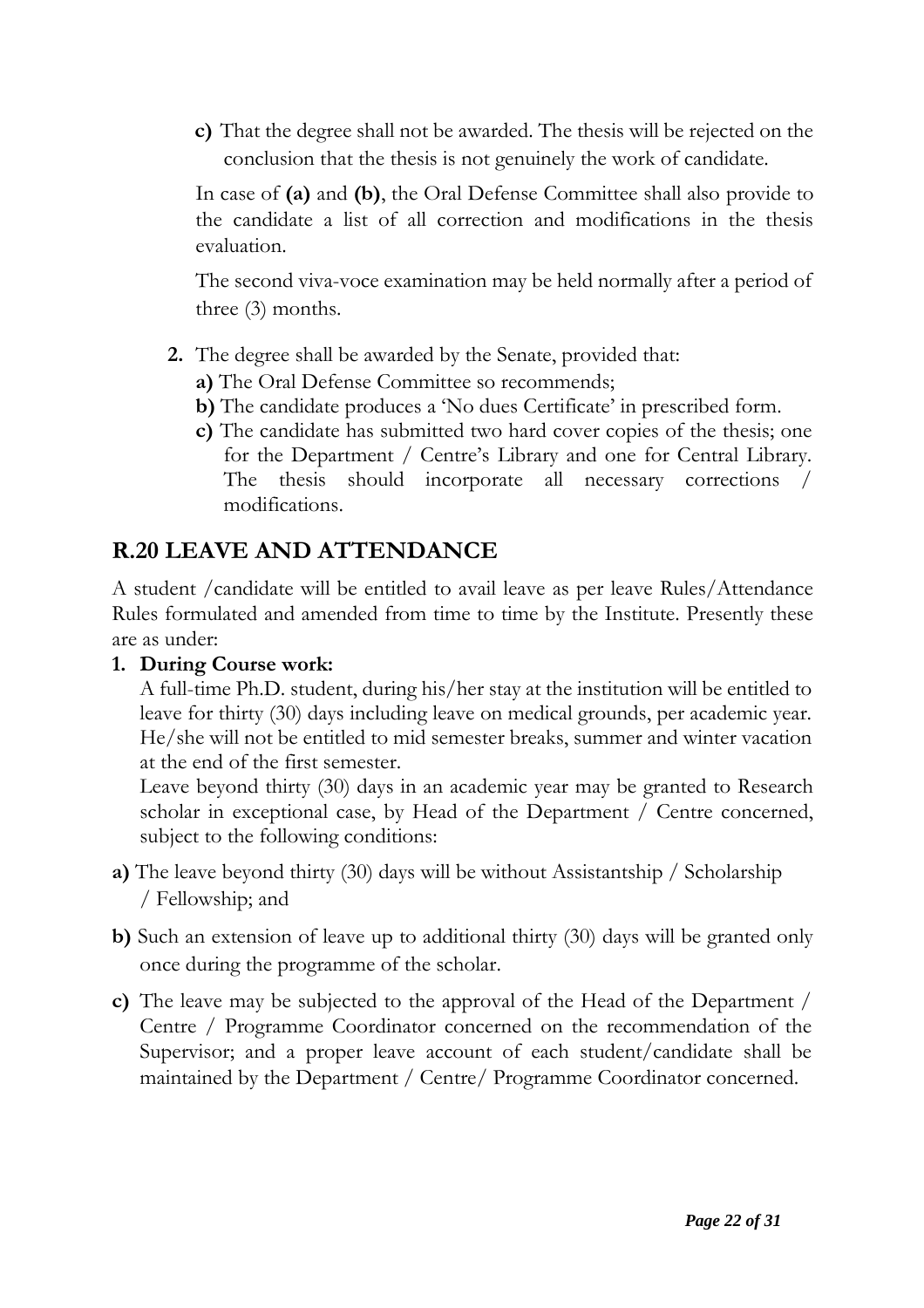#### **2. After completing the course work**:

A full-time Ph.D student/candidate during his/her stay at the Institute, will be entitled to leave for thirty (30) days per academic year. He/she will not be entitled to mid-semester breaks, summer and winter vacations. In addition, a Ph.D student/candidate who has completed his/her course work may be granted leave on medical ground up to ten (10) days per academic year.

The women research student/candidate will be eligible for Maternity Leave with fellowship for a period not exceeding One hundred thirty five (135) days once during the tenure of the award.

### **ATTENDANCE**

A Ph.D. student irrespective of source of research assistantship including self financing student not drawing any fellowship and sponsored student, while pursuing course work, must have at least 75% attendance in each course in which he/she is registered. In case his/her attendance falls below 75% in any course during a month he/she will not be paid fellowship for that month. Further, if his/her attendance again falls short of 75% in any course in any subsequent month in that semester his/her studentship and fellowship will be terminated. A student falling short of 75% attendance in a course shall not be permitted to appear in the examination of that course.

A research student/candidate after having completed the course work must attend to his/her research work on all the working days and mark attendance except when he/she on duty/sanctioned leave. The requirement of 75% attendance will apply as above on daily attendance except in the cases where longer leave have been duly sanctioned with in the leave entitlement of the student.

For the above purpose, if 75% works out to be a number which is not whole number, the immediate lower whole number will be treated as the required  $75\%$ attendance.

# **R.21 WITHDRAWAL FROM SEMESTER/COURSES**

- **1.** A student/candidate may be permitted to withdraw upon the approval of Director from all the courses registered by him or the entire semester, on medical grounds supported by a medical certificate from the Institute Medical Officer. The medical certificate issued by a registered Medical Practitioner will also be accepted in those cases where the student/candidate has valid reasons for his absence from the institute.
- **2.** Under no circumstances will a request for withdrawal be entertained after the major tests have begun. Student/Candidate should present the medical certificate in support of his absence on health reasons within two days of his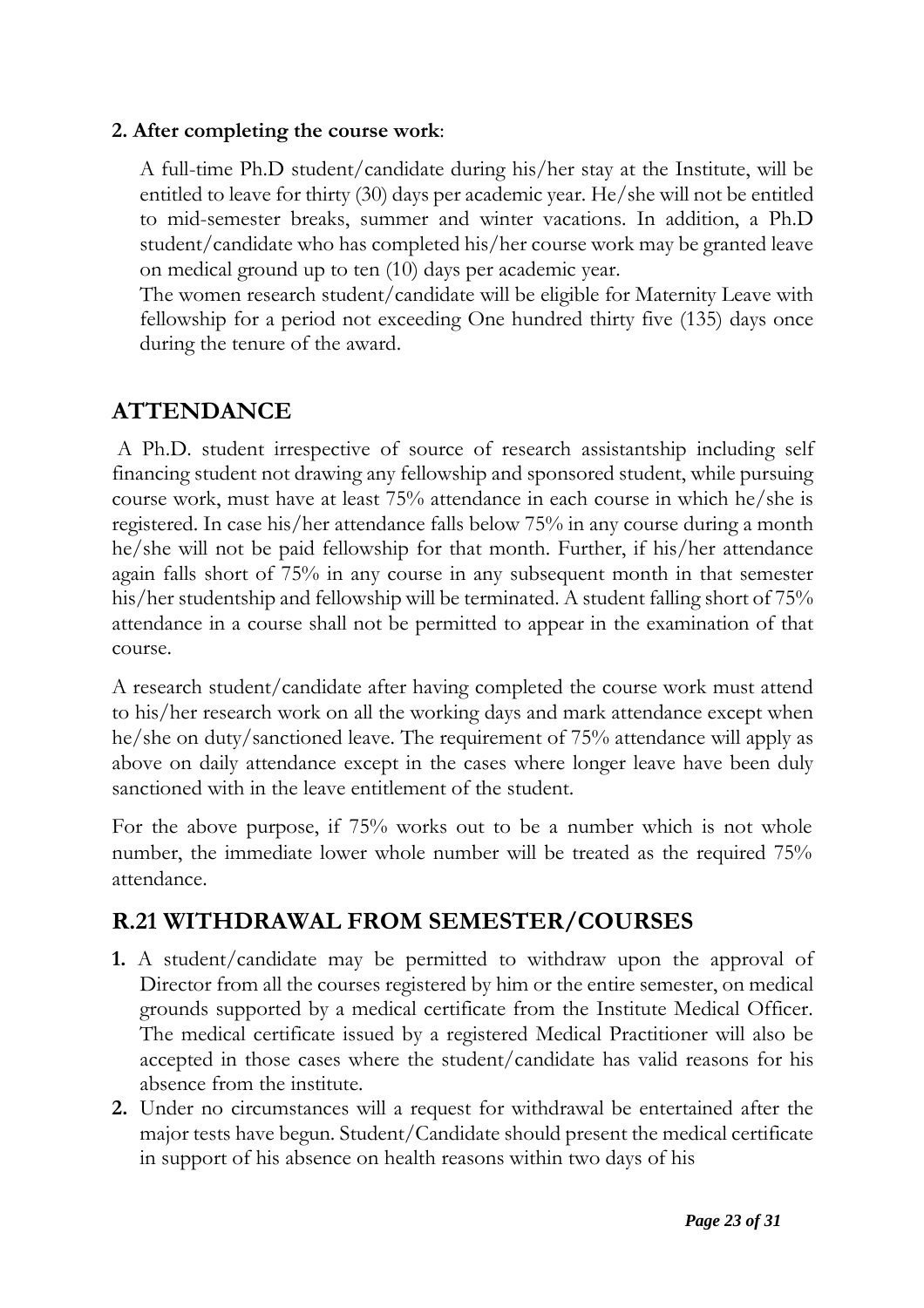rejoining the institute, if not produced already. Withdrawal will not be granted retrospectively.

- **3.** The period of authorized absence in the semester should not be less than eight weeks of contact period for Semester withdrawal to be granted. Regularity in attending the classes and satisfactory performance in the mid-term examinations, if any, held prior to the date of application for withdrawal are the factors which would be taken into account while recommending/granting withdrawal.
- **4.** Any semester withdrawal will count towards the maximum limit of **seven years** as stipulated above.

# **R.22 CANCELLATION OF REGISTRATION**

Registration of a student/candidate shall be cancelled in any one of the following eventualities, after due approval of Director.

- **a.** If he absents himself for a continuous period of four weeks without prior intimation/sanction of leave.
- **b.** If he resigns from the Ph.D Programme and the resignation is duly recommended by the Supervisor.
- **c.** If he fails to renew his registration in any semester subject to the provision contained in these Ordinances & Regulations.
- **d.** If his academic progress is found unsatisfactory.
- **e.** If all the prescribed Pre-Ph.D Courses including Audit course(s) are not successfully completed within the stipulated time frame of three/four semesters for full time/ part time Ph.D scholar respectively from initial registration.
- **f.** If he does not clear the comprehensive examination as stipulated.
- **g.** If he is found involved in an act of misconduct and/or indiscipline and termination has been recommended by a competent authority.

# **R.23 SUPERVISION OF Ph.D STUDENTS OF OTHER INSTITUTES / UNIVERSITIES**

An ABV-IIITM Gwalior faculty may supervise & guide Ph.D students of other institutes/universities subject to the following conditions:

- **a.** The host Institute/University is recognized by MHRD-UGC/AICTE.
- **b.** The total number of such externally enrolled Ph.D students under any faculty of ABV-IIITM Gwalior, should not be more than two (2) at any point of time. This number is to be included in the maximum number of Ph.D students that a faculty of ABV-IIITM, Gwalior may supervise as per **R 6.4.**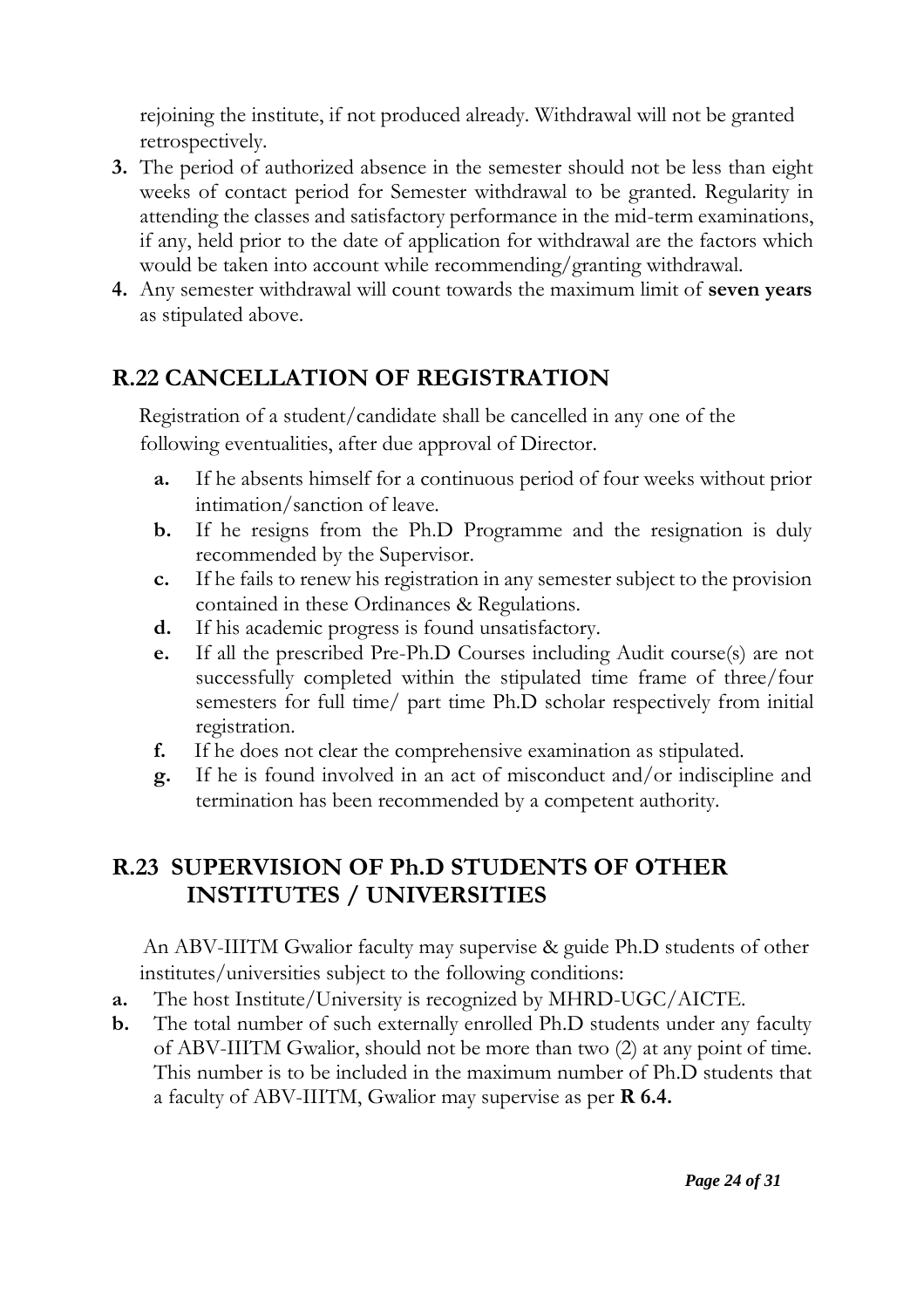- **c.** Due to extension of this facility to the host institute, the work of the ABV-IIITM Gwalior should not suffer.
- **d.** If the concerned faculty of ABV-IIITM Gwalior, as co-guide is required to visit the Institute/Outside, he/she shall seek specific approval for the visit on Casual Leave/leave as due, by the competent authority and shall not be on duty for the visit. Further, all expenses, facilities etc. in this regard shall be borne by the host Institution.
- **e.** If the external candidate wishes to avail the facilities at ABV-IIITM, Gwalior, he/she shall register as casual student for a period not exceeding six months as per rules and regulations.

The host Institute/University as per regulations appoints a foreigner as one of the examiners for Ph.D thesis or else it is recognized by ABV-IIITM Gwalior, for this purpose. Wherever, the foreign examiner is not appointed, the Director is authorized to take such a decision.

# **R.24 GENERAL**

- **1.** Notwithstanding anything contained in these Ordinances & Regulations, all categories of the students/candidates shall be governed by the rules and procedures framed by the Senate in this behalf, and in force from time to time.
- **2.** Unfair means and Plagiarism:
	- **a.** In cases a student is found adopting or suspected of adopting unfair means before, during and after the examination or lifting of some other's works(s) and inserting it in his/her project, seminar and dissertation etc. without proper acknowledge, credit and reference or plagiarizing the dissertation/project report etc. such penal action shall be taken by the Institute as may be necessary to up hold the sanctity and integrity of the examination system and the creditability of the Institute.
	- **b.** All such cases may be taken suo-moto cognizance of by the Institute Research Board (IRB) appointed by the Senate for this purpose. Such cases may also be reported by examiners/invigilators to Dean (Research) and or the IRB for consideration. After giving an opportunity to the concerned student(s) to explain the conduct/defend the charge, the Chairman, Senate on the recommendation of IRB shall take action including imposition of appropriate penalty including award of '**F'** Grade in the concerned course(s) on the concerned student(s).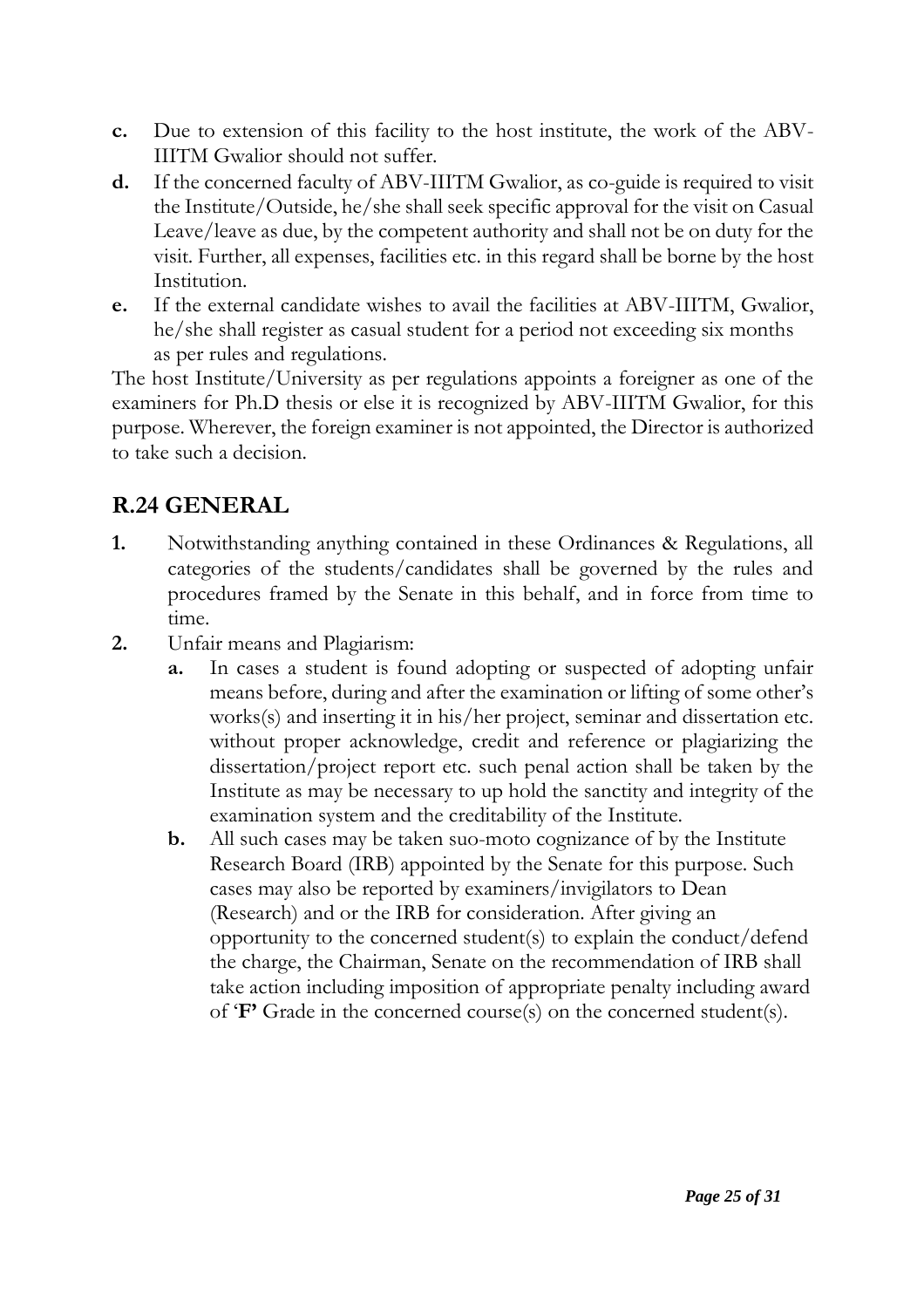# **R.25 INTERPRETATION**

- **1.** Any doubt or dispute about the interpretation of these Ordinances and Regulations shall be referred to the Chairman, Senate whose decisions shall be final.
- **2.** Eligibility for admission to Ph.D in different disciplines is summarized in **Annexure-1**. This may be reviewed from time to time by the concerningDepartment / Centre and approved by the Senate.
- **3.** Any other matter not covered in the Ordinances & Regulations shall be referred to Chairman, IRB.

#### **Note:**

The recommendations of SRC in respect of Ph.D students are to be made on prescribed Proformas available in the office of concerned Department / Centre as well as in the Office of Dean (Research).

#### **Disclaimer**

- **a) These ordinances are based on the ordinances formulated in 2007 and revised in December 2008.**
- **b) These Ordinances may be reviewed from time to time.**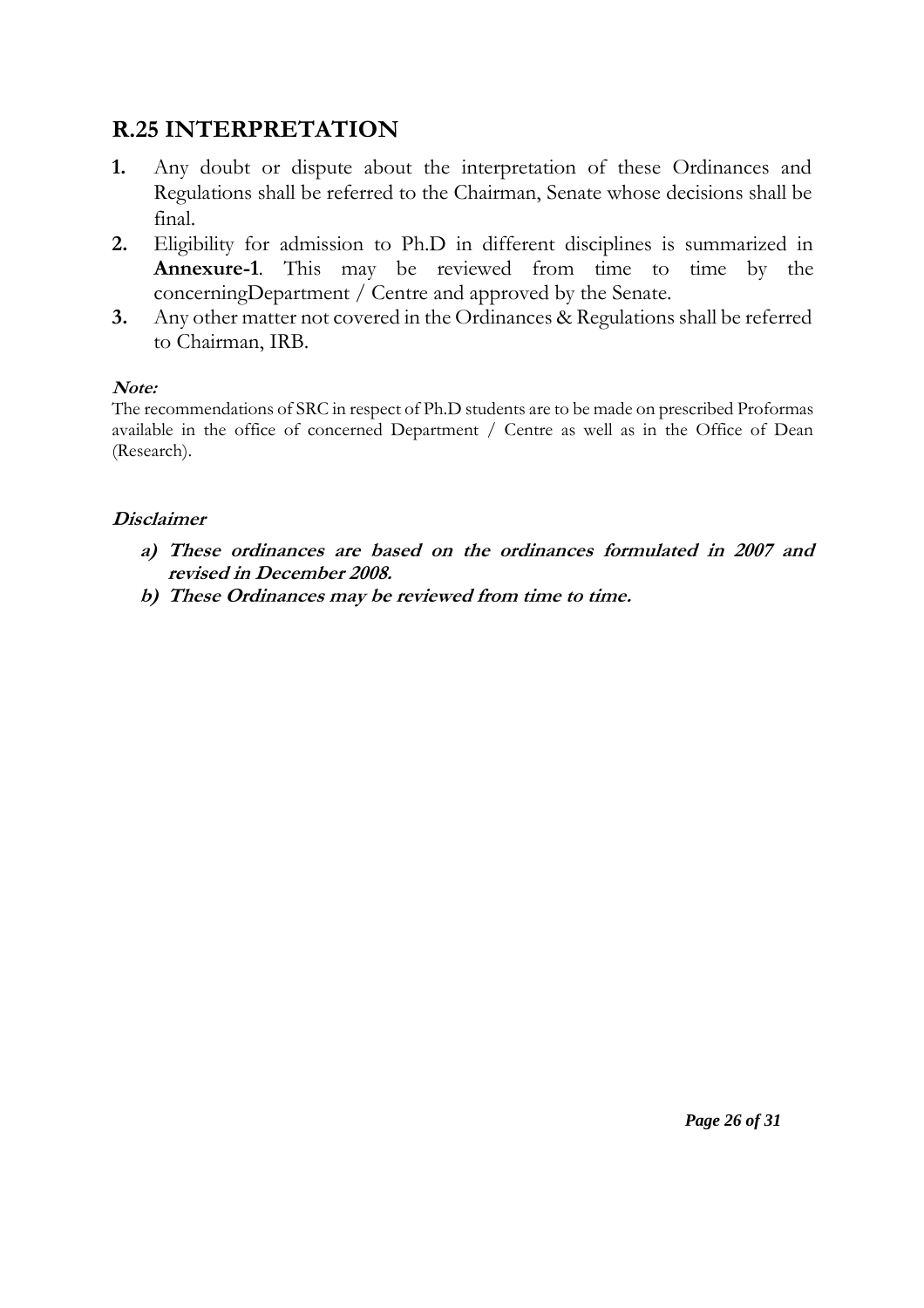#### **Requirements with respect to degree/disciplines for admission to Ph.D. Programme (subject to R.2)**

#### **1. Information Technology (IT)**

**i)** A Master's degree in Engineering/ Technology (Solid state Electronics/ VLSI/ Communication Systems/ Computer Science & Engineering / Information Technology ) or any other equivalent qualification recognized by the Institute, with a minimum of 65% marks or CGPA of 7.00 on a 10 point scale in qualifying degree. Rank holders in a degree examination conducted by a university or degree awarding institutions with an aptitude for research may also be considered. Such students must have high ranking valid score in GATE or equivalent national level examination.

#### **2. Management Studies**

**i)** M.E. / M.Tech. / MBA (with engineering background) or equivalent qualification recognized by the Institute, with a minimum of 65% marks or CGPA of 7.00 on a 10 point scale in qualifying degree. Rank holders in an Engineering degree examination conducted by a university or degree awarding institutions with an aptitude for research may also be considered. Such students must have high ranking valid score in CAT/JMET or equivalent national level examination.

#### **3. Applied Sciences**

A Master's degree in sciences (Physics, Mathematics, Electronics, Industrial Mathematics) or equivalent qualification recognized by the Institute, with a minimum of 65% marks or CGPA of 7.00 on a 10 point scale in qualifying degree. Student must have valid GATE/NET/ or equivalent national level examination score card.

**4.** For working professionals in industry and teachers in Technical Institutions, there is a provision for part-time registration. Such candidate must have a minimum of three (3) years experience in relevant area along with the qualifications mentioned above. However, the minimum PG qualification would be relaxed to UG qualification (with B.E/B.Tech background) for persons working with the industry, but such candidates should have a minimum of five (5) years relevant experience.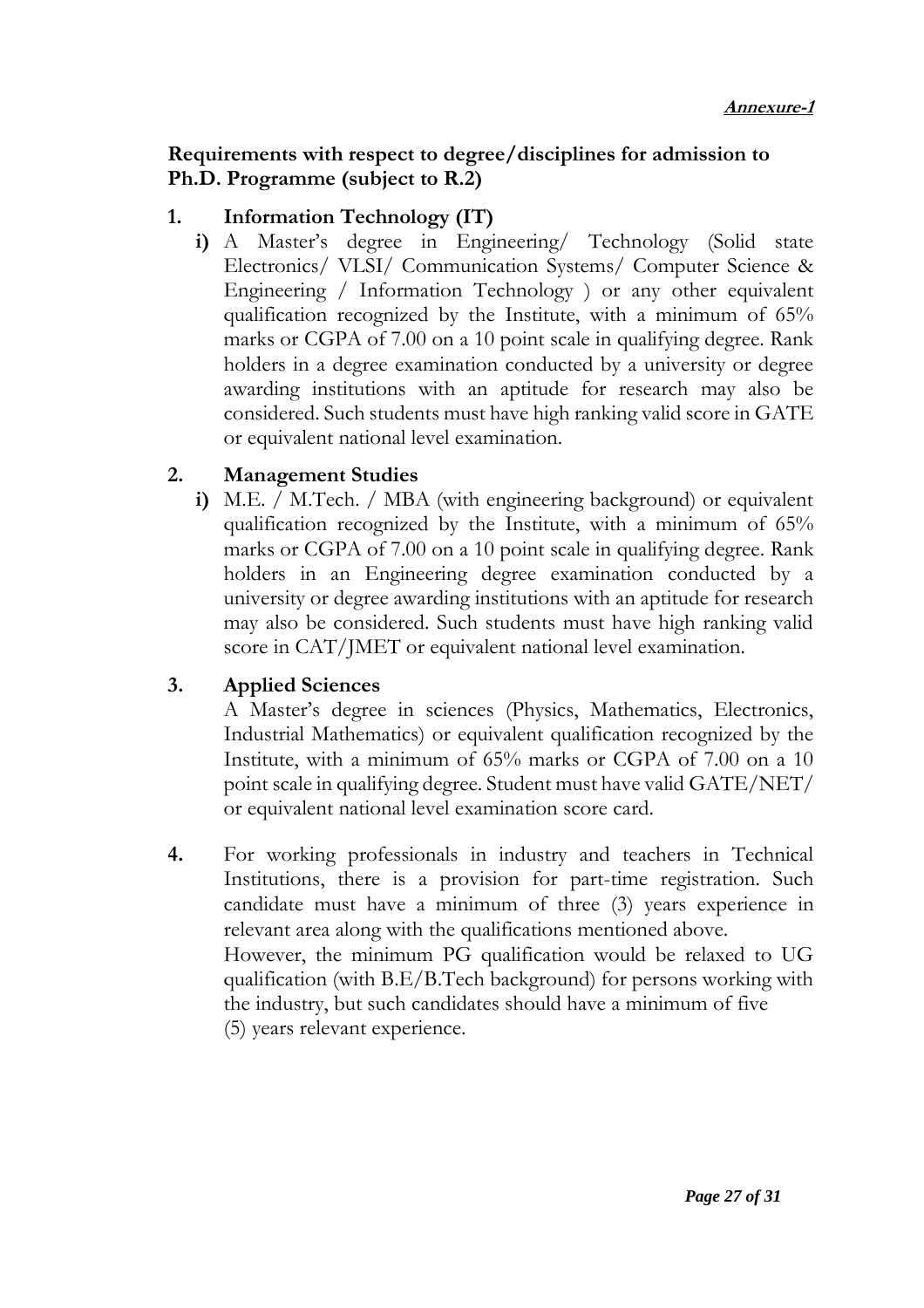

#### **Atal Bihari Vajpayee Indian Institute of Information Technology and Management Gwalior**

#### **APPLICATION FOR THE COURSES TO BE COMPLETED AND REQUEST FOR CONSTITUTION OF STUDENT RESEARCH COMMITTEE**

**A.1**. Name of the Research Scholar (English)……………………………………………… (Hindi)………………………………………………... **2**. Department / Centre.…………………………………………………………………. **3**. Tentative Area of Research/Title in English………………………………………….. (limited to 80 characters)……………………………………………………………... ………………………………………………………………………………………. ………………………………………………………………………………………... **4**. Date of Registration………………………………………………………………….. **5**. Status: Full-Time/Part-Time………………………………………………………….

**B.1**. Particulars of Proposed Supervisor(s)…..……………………………………………..

| Name & Designation | Department<br>/Centre | No. of Students<br>Supervising<br>excluding/including<br>this student |         | Signature of<br>Supervisor |
|--------------------|-----------------------|-----------------------------------------------------------------------|---------|----------------------------|
|                    |                       | Singly                                                                | Jointly |                            |
|                    |                       |                                                                       |         |                            |
|                    |                       |                                                                       |         |                            |
|                    |                       |                                                                       |         |                            |
|                    |                       |                                                                       |         |                            |

**C.1** Total Number of Credits to be completed

- **(i)** Credits are earned if he/she obtained **'B'** or higher grade.
- **(ii)** Registration is terminated if there are two consecutive '**U**'s (Unsatisfactory).
- **2.** Proposed Courses to be completed (in figure)………………words…………………

| Semester | Session | Course No & Credits<br>Title | Remarks |
|----------|---------|------------------------------|---------|
|          |         |                              |         |
|          |         |                              |         |
|          |         |                              |         |
|          |         |                              |         |
|          |         |                              |         |

Certified that the courses as mentioned above have not been taken by me for my earlier degree / diploma

Dated:…………… **(Signature of Student)**

**Signature of SRC members** : (i)\_\_\_\_\_\_\_\_\_\_ (ii)\_\_\_\_\_\_\_\_\_\_(iii)\_\_\_\_\_\_\_\_\_\_(iv)\_\_\_\_\_\_\_\_\_\_\_

*Page 28 of 31*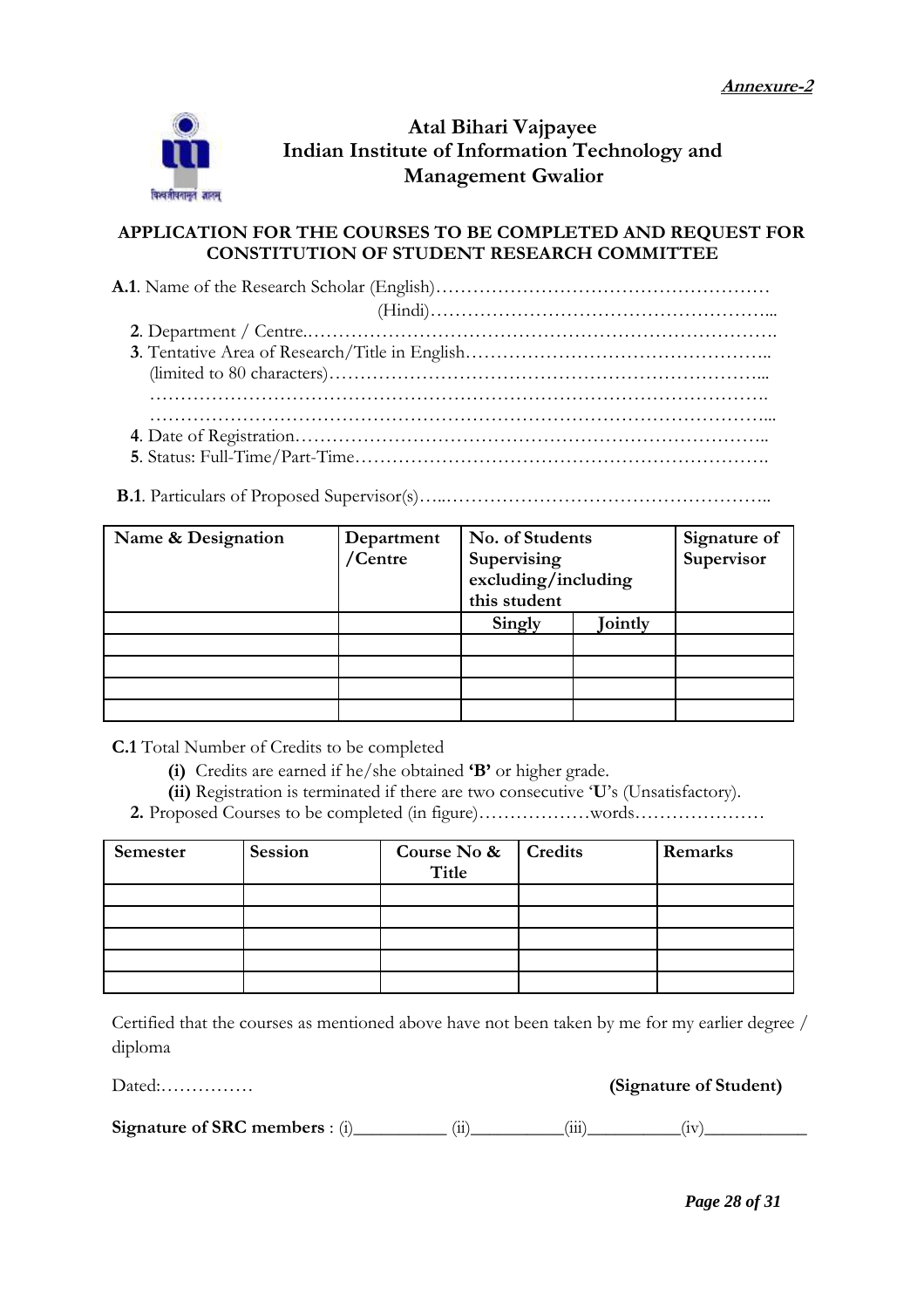Following was discussed by DRC:

- **a.** Candidates educational back ground
- **b.** Research proposal in brief
- **c.** Credits Requirements

**Members of Student Research Committee in accordance with Ph.D. Regulation**

#### **(Chairman DRC)**

The SRC recommends that the candidate should complete the courses as per details mentioned overleaf.

#### **Signature of the Supervisor(s)**

| Name & Signature of Internal Member(s) Name & Signature of Internal Member(s) |
|-------------------------------------------------------------------------------|
|                                                                               |
|                                                                               |

**(Chairman SRC)**

#### Dated: **(HEAD OF THE DEPARTMENT / CENTRE)**

#### **\_\_\_\_\_\_\_\_\_\_\_\_\_\_\_\_\_\_\_\_\_\_\_\_\_\_\_\_\_\_\_\_\_\_\_\_\_\_\_\_\_\_\_\_\_\_\_\_\_\_\_\_\_\_\_\_\_\_\_\_\_\_ FOR USE OF PGS&R SECTION ONLY**

Particulars of the Research Scholars have been verified, recommendations of the SRC is submitted for the approval of the Director.

**Dealing Assistant DEAN (Research) DIRECTOR**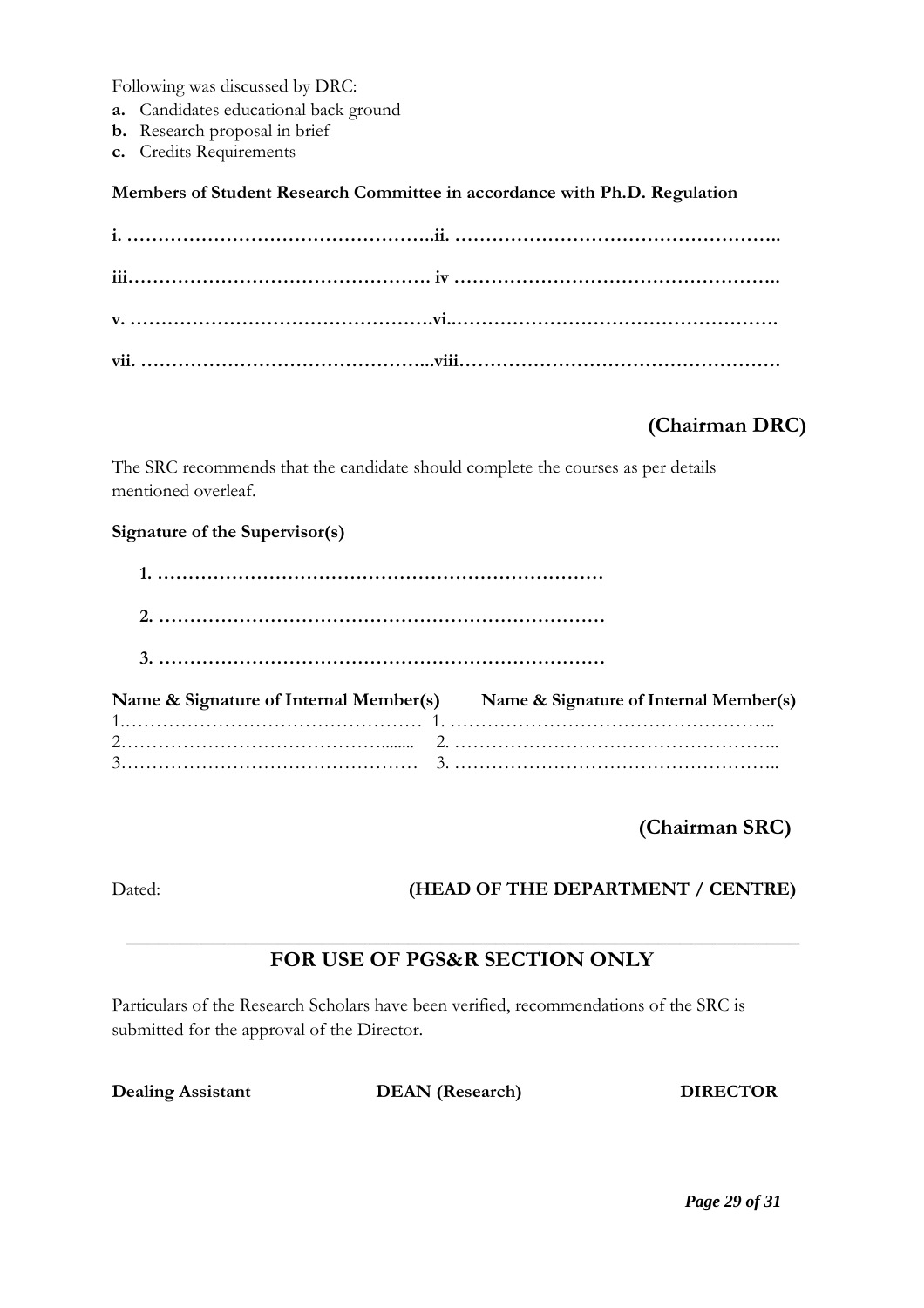**Annexure-3**

# **TITLE OF THE THESIS** (Font Size 24)

**A THESIS** (Font size 14)

Submitted in fulfillment of the requirements for the award of the degree of **DOCTOR OF PHILOSOPHY** In Discipline name

(Font Size 12)

By CANDIDATE NAME (Font Size 14)





*Page 30 of 31*